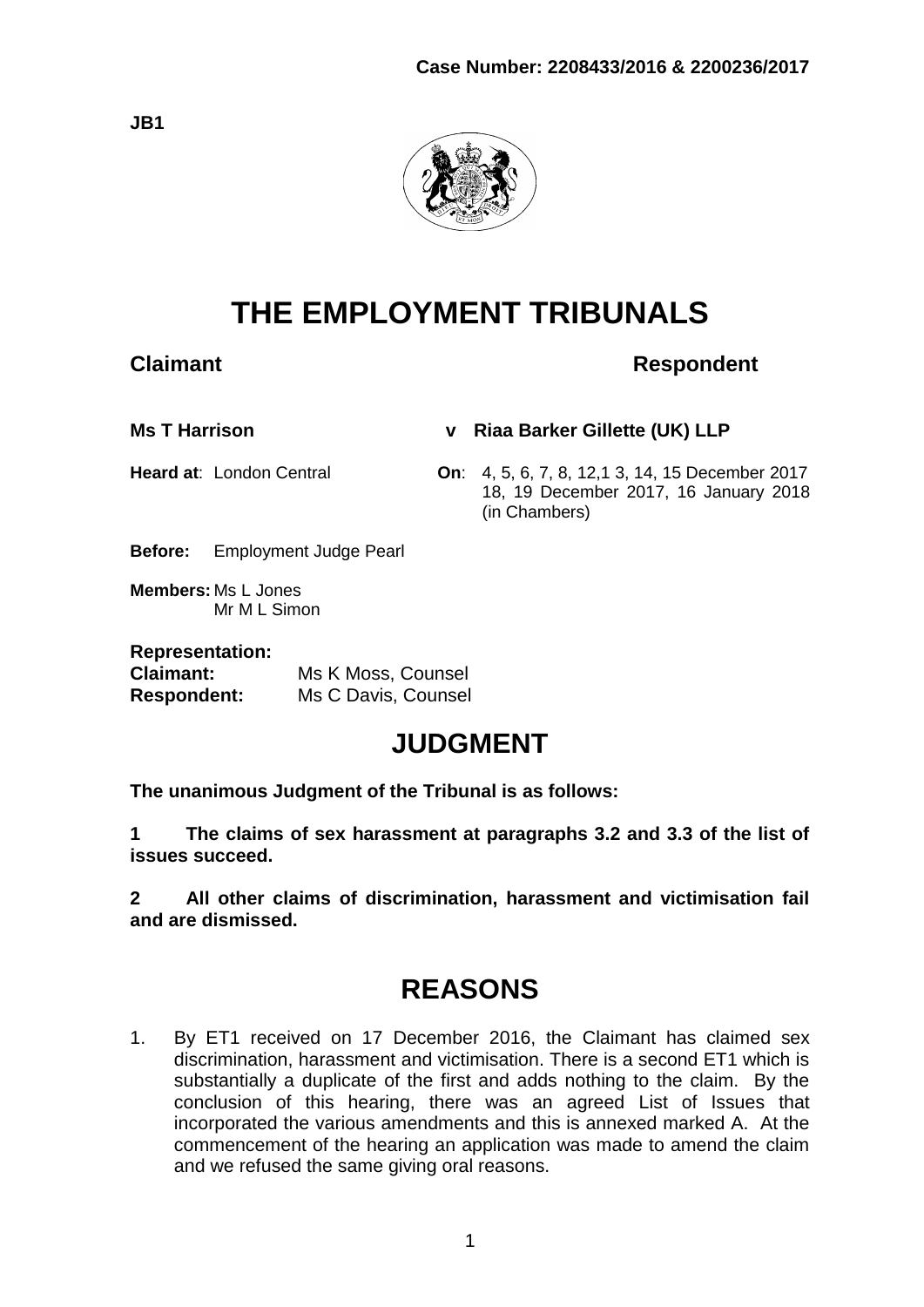2. In resolving the issues we heard from the Claimant; and from Mr Deal, Mr Barker, Mr Jacobs, Ms Young, Ms Newton, Mrs Hartley, Ms Saunders, Ms Rundle, Ms St-Gallay and Ms Hough. We also received a witness statement from Mr Fisher together with exhibits and we studied the documents that principally ran to about 800 pages in the bundles.

#### **The Naming of a Partner of the Respondent**

3. We will deal with this at the outset and we should record that we have come to the decision about anonymity before we have made any findings or considered the allegations against Mr Verma. Mr Verma is a partner of the Respondent against whom allegations of sexual harassment are made. On the final day of the hearing an application was made by the Respondent, and on his behalf, that his name should be anonymised in these Reasons. This was opposed by the Claimant. Our full reasons for rejecting this application are set out in Annex B. For the purposes of these Reasons the agreed position is that, having decided that Mr Verma should be named in full in the reasons, an order that he be anonymised shall nevertheless be made for a limited period. We direct that he be referred to in the anonymised form for 42 days from the promulgation of this Judgment, with liberty to either the Respondent or Mr Verma to make further application to the Tribunal within that period. As we have discussed with the parties, we are now aware that the Tribunal administration puts on line all Judgments and Reasons within a relatively short time of promulgation. It is, therefore, the position that Mr Verma will not be named in any Reasons that appear on line, but that a fresh version of the Reasons will be substituted with his name unless an application to the Tribunal is made within that 42 day period. If such an application is made, the Tribunal will need to consider how further to proceed. The parties agreed to this approach, at the conclusion of submissions, if we were to rule against anonymity.

# **Facts**

4. This is a case in which there are a large number of factual disputes which go to the heart of these various claims. The representation by Counsel has been of notably high quality and the cross examination of all witnesses has been detailed and thorough. Looked at overall, there are many dozens of factual assertions which are in dispute, in that the opposing party flatly denies what is being said. This poses a dilemma for the Tribunal as we cannot be expected to resolve each and every disputed issue of fact that has either arisen during the course of the lengthy hearing or that can be detected in the papers. We therefore restrict our fact finding to those matters which are necessary for the determination of the legal issues.

# **The Respondent's Culture**

5. The Claimant is a solicitor and had worked in the field of employment law for about 9 years at the point at which she was recruited by the Respondent as Head of the Employment Department. She became a B Member when she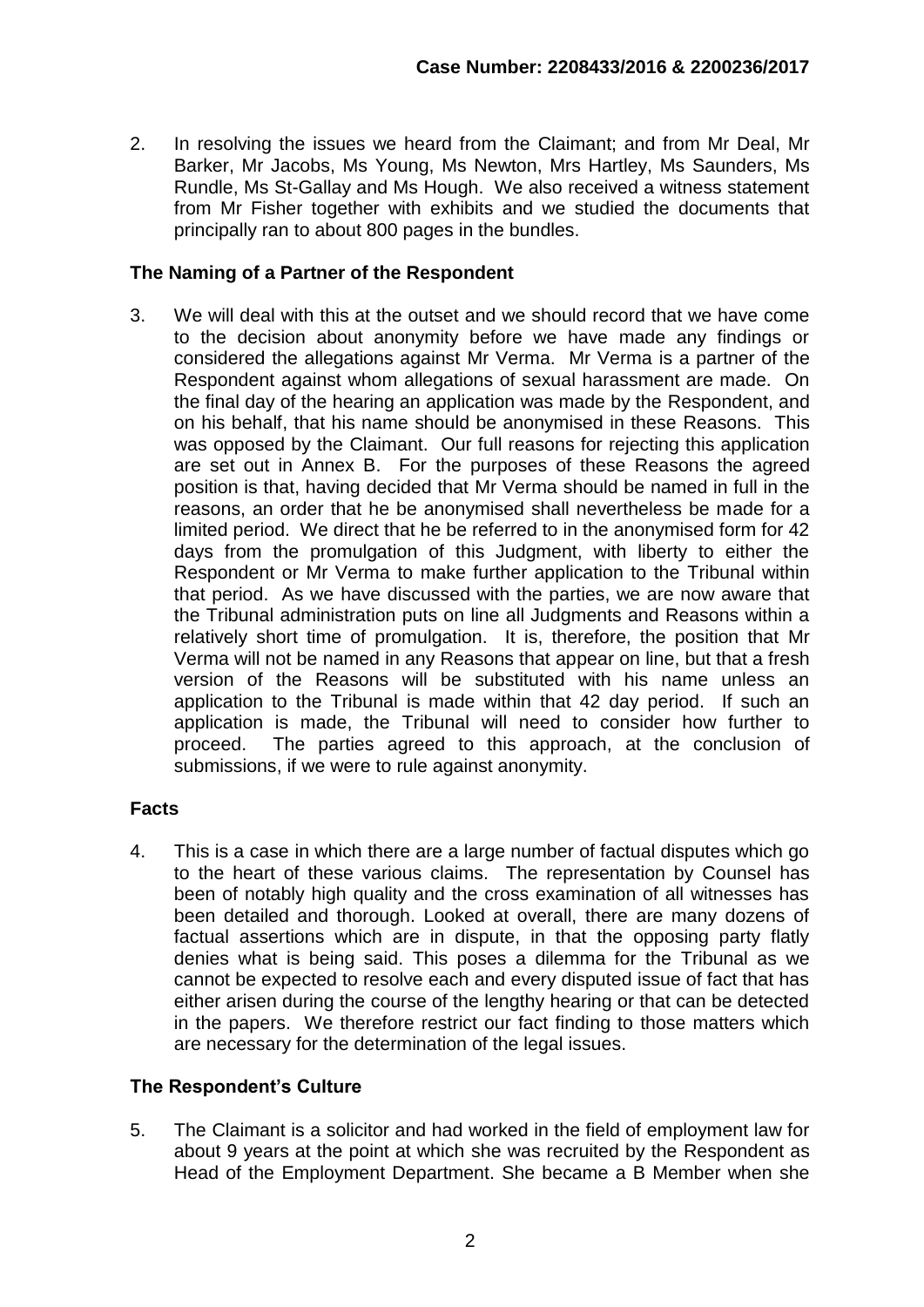joined the firm as a partner on 5 December 2012. The Claimant had been headhunted by Mr Deal who has at all times been the Managing Partner and who is an A Partner. At this point the Claimant was the only female partner, although there had been an earlier female partner who was no longer with the firm. There were nine partners, five of whom were A Partners (Mr Gillette, Mr Barker, Mr Davies, Mr Khanzada and Mr Deal.) Mr Burton joined as a B Partner at a later point during the Claimant's tenure, as did Ms Newton who joined the partnership as the second female partner.

- 6. The Claimant's case is that the firm "was a male dominated environment where inappropriate sexist and sometime racist behaviour was tolerated, and on occasions laughed at". Mr Barker and Mr Verma engaged in "puerile banter" at partnership meetings and also social events and such comments included references to "tits and bums". Their behaviour was "laddish" and is said by the Claimant to be locker room and sexist behaviour. She relies upon various matters in order to make good this generalised assertion and we will come to these below.
- 7. We would refer to some of the matters given in evidence by the Claimant in cross examination. She agreed that at a time (at least after February 2013) when she was "unsupported, disrespected or bullied" she made no complaint about this. She said she regretted that. She described the environment as "bullish, misogynistic." Further, as will be seen, after the Claimant's resignation she did not immediately allege discrimination or bullying and the reason that she gives is that she was anxious to have her £18,750 capital returned to her.
- 8. The general culture or environment at the firm is one of the largest disputes in the entire case. The Respondent's witnesses are adamant that the Claimant has given a misleading and inaccurate account and they maintain that the firm was inclusive and non-discriminatory.
- 9. The Claimant seeks to make good her general contention by referring to a number of specific examples or incidents and prime among these is the topic of the forwarded emails originating from Mr Gayle. He was a client of the firm and, in particular, Mr Michael Davies who was at all times material to this claim regarded as the senior of the partners. Mr Gayle collected and forwarded to Mr Davies large numbers of jokes which came from the Internet. Mr Davies forwarded these on. The evidence is a little unclear, but it is not in dispute that they were forwarded to partners and also others within the firm, although it may be that partners were the principal recipients. Although there was a fair deal of cross examination about these emails, we can take matters shortly, because we find that there was a very large number of them; and that this fact alone annoyed a fair number of the witnesses who gave evidence before us. There was a general view expressed, as we find, that this quantity of jokey emails was inappropriate for circulation within the firm. There is no precision about when the emails stopped. Mr Deal considers that it happened in 2014 and others have suggested 2015. During the middle part of 2015, Mr Gayle died and it is difficult to know with any precision whether or not the emails or most of them had already stopped by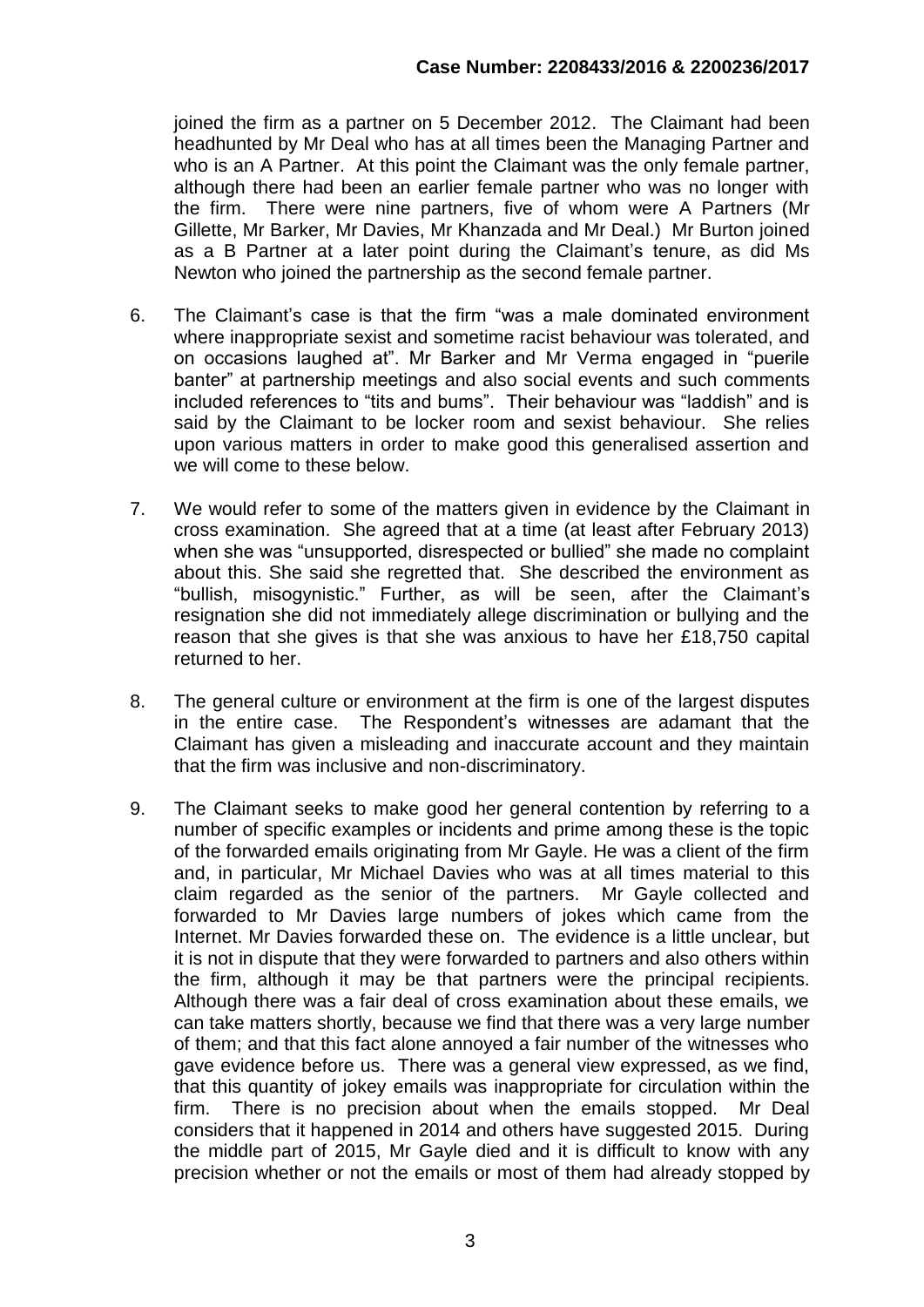that point. Nothing turns on this because it is evident to the Tribunal that hundreds and possibly thousands of these jokes had been circulated over a period of years.

- 10. Although that fact alone has given rise to the understandable complaint that forwarding them around the firm was "inappropriate", the only relevance of the emails for this claim is whether or not any of them were sexist, or perhaps racist. There is a unanimity in the Respondent's evidence to the effect that they were either regarded as silly or an unnecessary distraction, but nobody who testified could remember any example of a joke that could be discriminatory. Mr Deal accepted that there may well have been some discriminatory jokes among the large quantity and we consider that that is a realistic concession. However, the Claimant has not established that one particular "golfing joke" which has exercised her is sexist. When during the course of the hearing she was able to open what she thought was the sexist joke on her own computer, it turned out not to be discriminatory or offensive in the way that she had recalled. We are, accordingly, left with no hard example of any specific discriminatory jokes, but a widespread recollection on the part of the witnesses that they simply were silly or unnecessary, but largely inoffensive.
- 11. On the topic of these emails, the most useful evidence, in our estimation, came from Mrs Hartley. She became a partner in April 2017 after the Claimant's departure. She told us that she did not remember any specific sexist or racist jokes, but what she plainly recalled was that some of them were Eurosceptic in tone and this irritated her because she is a committed European. She raised this with Mr Deal who said words to the effect that she did not need to read them. She thought it was inappropriate for a senior partner to forward jokes, although she remembered that some were funny and others were a little right wing. She does not remember stereotypical comments about women in the jokes although she gave us an example of the possibility that there could be jokes along the lines of women not being able to park a car, but these were "so ridiculous I did not get offended." She also added that the allegations of sexism and racism within the firm "were the opposite of what seemed to be a really inclusive environment." We have considered all of the evidence about these jokes originating from Mr Gayle and we do not consider that they give any support to the claim that the firm was either misogynistic or sexist or that its culture can fairly be described as such.
- 12. The next example relied upon by the Claimant is the allegation that there was specific sexist banter to be heard within the firm, and among the partners, but the only example she gives are the alleged "tits and bums" comments at partners' meetings. There is no support anywhere else in the evidence or in the cross examination of the Respondent's witnesses to support her in this allegation and Mr Deal and Mr Barker firmly denied it. We heard some evidence from Ms Newton, given with every appearance of heartfelt recollection, that the partners' meetings were tediously technical and, from her point of view, boring. On the balance of probabilities it seems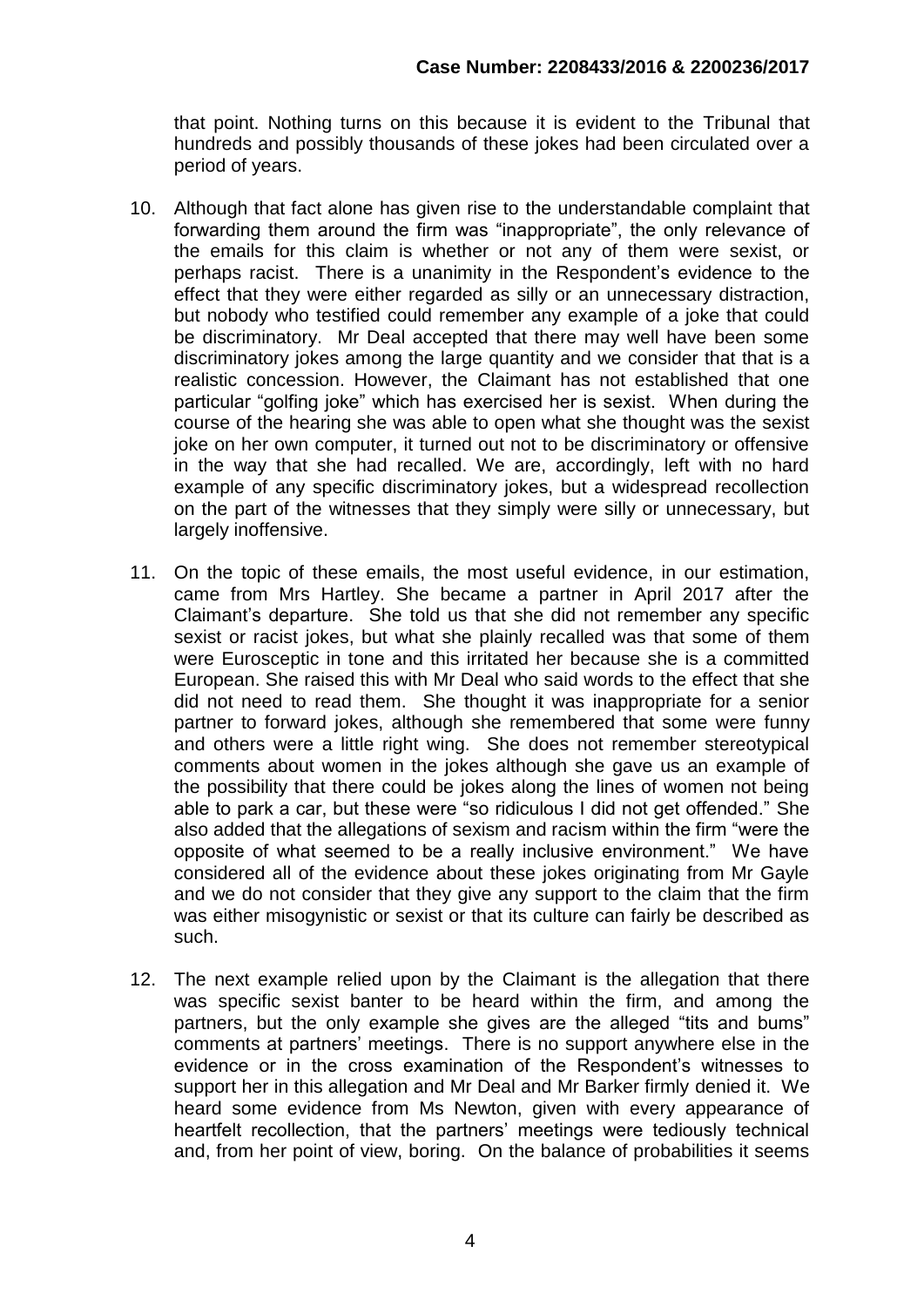unlikely that such sexist comments were made at the meetings in front of either one or two female partners.

13. The next matter on which the Claimant places some reliance is page 128, an email from Mr Gillette, one of the founders of the firm and an A partner, made in an email of 12 September 2014. A candidate named Raminder was due to be considered for a position and he said to the partners, before the interview:-

"Looks like he was educated in India – hope he does not talk like one of them call centre people over there."

- 14. There is agreement in the evidence that this was an inappropriate email and Mr Deal, as we find, spoke to Mr Gillette about it. Whether Mr Gillette was particularly responsive to the objection that was being made is open to some doubt. The larger point that we would make is that this appears to be an isolated incident of an email that could have been regarded as racist and that it has no wider relevance or significance for the Claimant's case that the ethos of the firm was sexist and hostile to women.
- 15. The next matter of relevance is that the Claimant relies upon two comments made, she alleges, by Mr Barker, first in the summer of 2014 and later in November 2014. In both cases the conversations took place after work in the local wine bar. She says of the first conversation that Mr Barker at one point described her as naïve and then asked whether she was in the right profession; and she was insulted by these comments. In the second conversation, he again stated that she was in the wrong profession and "should be looking after the children as I was not tough enough to cope with the demands of the job."
- 16. Mr Barker adamantly and strongly denies making any such comments. There were no other witnesses. The likelihood is that the Claimant after the event has come to believe she heard the comments that were being made, and that she is offended and upset by them. The question is whether these comments she has recalled from the wine bar conversations were actually made. It is in this context that a preliminary observation should be made. The suggestion that the Claimant should be at home looking after the children and not working as a partner in a West End firm of solicitors is an isolated one and has no support elsewhere in the evidence. There is no suggestion anywhere that the Claimant was ever told that she should be attending to domestic duties rather than working as a professional person. Given that her children were by this point beyond childhood, it is also a slightly surprising allegation.
- 17. The further matter to note is that there is nowhere in the evidence any suggestion that Mr Barker or anyone else either expressed the view that the Claimant was not tough enough or that she could not cope with the demands of the job. Again, without going into unnecessary detail, there is broad agreement that the Claimant was effective as a lawyer, good with clients, popular with colleagues and valued as a partner. In her own paragraph 47 in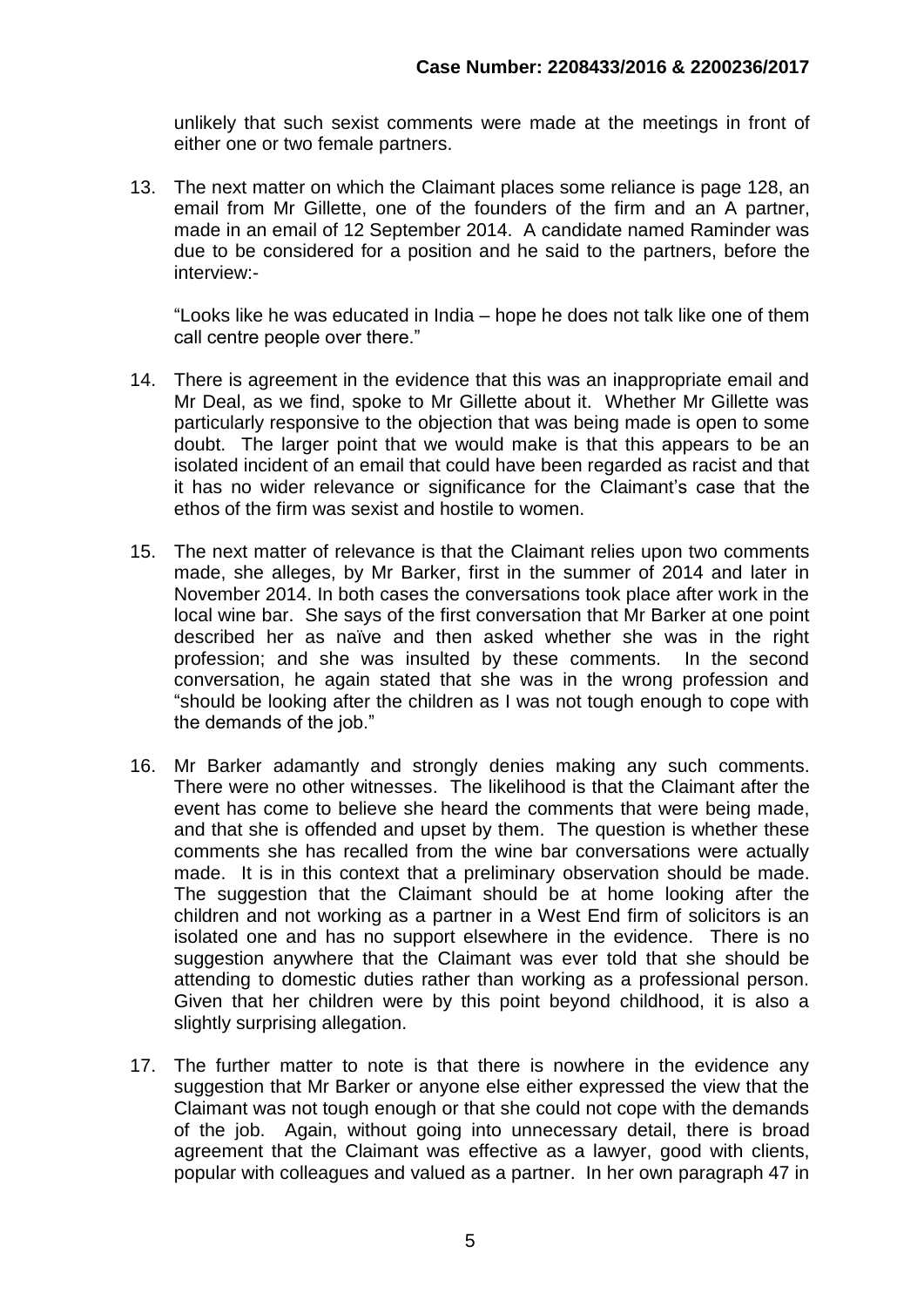the witness statement there is an exchange recorded which casts some light on this because (a) it suggests that she was paid a compliment; and (b) indicates that she has misinterpreted certain things that she remembers being said. In or about November 2014 when a client made a complaint (Client B) she told Mr Barker that she had separated from her husband earlier in the year and she was under pressure of work. His comment was "well you'd never have guessed", which we can only view as being a reference to the Claimant's professionalism and the fact that she had not betrayed the pressure she was under, whether domestically or otherwise. However, her comment in the witness statement is: "I was really shocked and my worst fears became true, that I was a helpless female." This is not easy to understand.

- 18. Turning to the alleged sexist comments made by Mr Barker, we have again to consider the ethos of the firm in relation to women's working. On the Claimant's case either these comments that she records were reflective of a misogynist culture within the firm; or were the individual views of Mr Barker who held such beliefs. The overall evidence is that the firm did promote an ethos of female–friendly work patterns and conducted itself, and made arrangements for the female solicitors, in a way which wholly contradicts the Claimant's case. Given that the Respondent relies upon an ethos or atmosphere which, in cultural terms, is the very opposite of what the Claimant is maintaining, it is necessary to give a little detail.
- 19. Mr Barker's general point is that the Claimant's picture of the Respondent firm is one that he says is unrecognisable and a misrepresentation. He recounts conversations where she stated to others that she enjoyed working at the firm. She joined in with all social activities. Their relationship, he states, became closer after November 2014 and they talked about work and client relationships and the difficulty of managing a difficult case load, partnership responsibilities and home life. Her particular difficulties that year (see paragraph 47 of her witness statement cited above) are reflected in what he wrote in the complaints register. They did, therefore, talk about balancing work and home. He then goes on to give considerable detail about how the firm has sought to support female partners, especially those with childcare responsibilities. Two female secretaries are also allowed to work either 2 or 3 days a week from home. Mr Barker is adamant that his belief is that women require assistance to balance home and professional responsibilities in the workplace and he regards his firm as being progressive in this regard. He expresses considerable upset and hurt at the allegations that he has read.
- 20. It is unnecessary to recite all of the corroborative evidence, but the Respondent's witnesses support what Mr Barker has stated. A number of witnesses spoke about the Claimant's sociability at work and the fact that she would engage openly in conversations with her colleagues about all manner of things, including, sometimes, matters at home. There is no reason to reject any of that evidence. Witnesses paying tribute to the firm's family–friendly policies include Ms Newton, Mrs Hartley, Ms Saunders and Ms St-Gallay. In our view, the evidence about this is unassailable and, for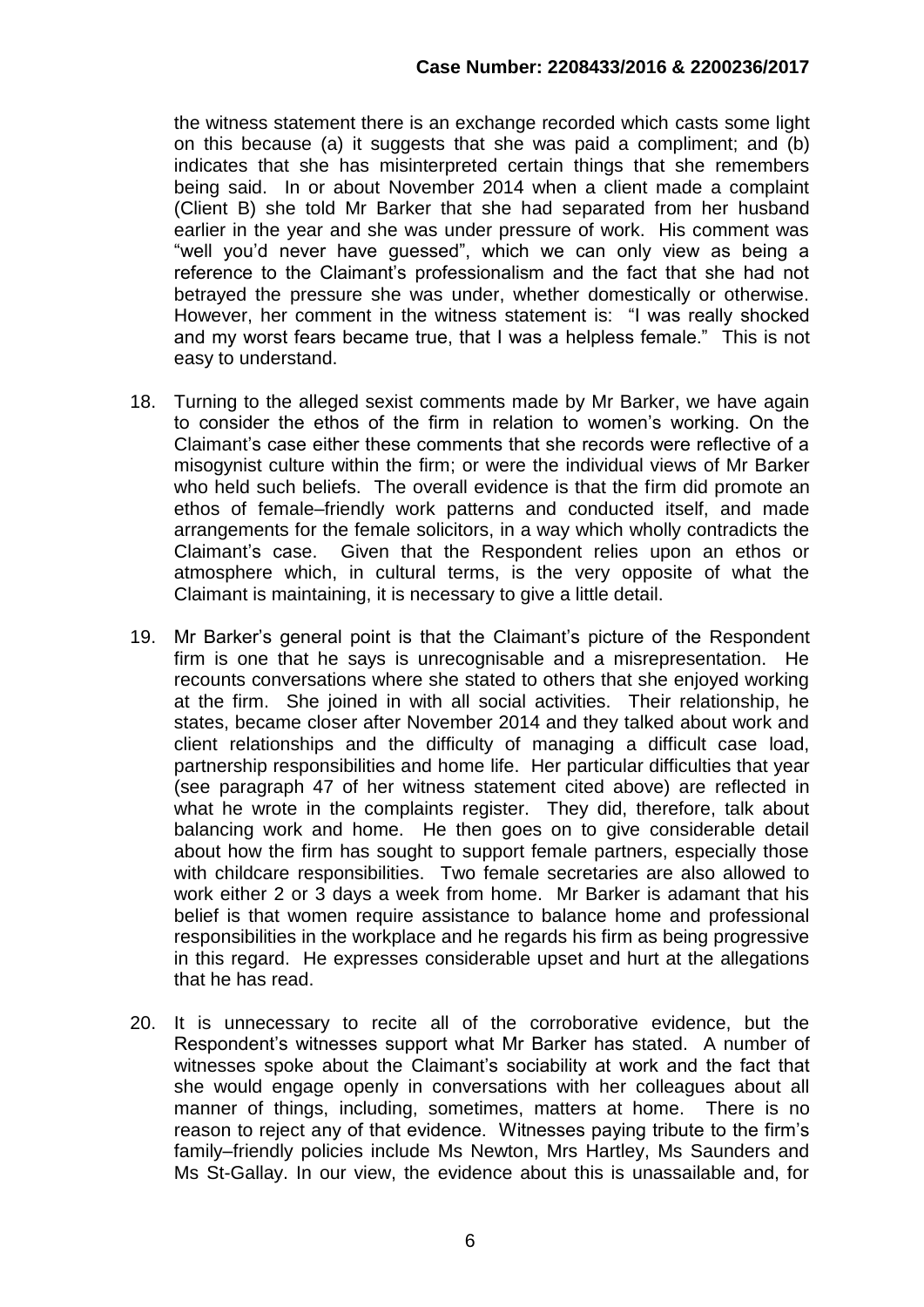good measure, Mr Barker gave some details about his personal background, both at home and also in connection with his own mother, that explain his general philosophy. The evidence, therefore, is that the firm is sensitive to the needs of women and that, save for the Claimant, those who have given evidence have expressed their gratitude to the firm for the adjustments that have been made to enable them to balance home and work life. Ms St-Gallay left the firm in recent times and then returned to it, preferring to work there. The other point of general agreement among these witnesses is that Mr Barker and the Claimant were perceived as being close, indeed there were times when they shared a room together, and they were thought of as being on friendly terms.

21. It is, accordingly, against this overall background that we approach the perplexing allegations made by the Claimant in two regards. The first is that she records Mr Barker as making these statements in the wine bar which she has greatly taken amiss. The second is that she says that the statements and the other allegations she has made paint a picture of a misogynistic firm that treats women less favourably than men. As to the first of these points, we find it impossible to know or state precisely what was stated in the wine bar on the two occasions. We suspect, but have no proof, that they were talking about home-life balance and related difficulties that the Claimant might have been experiencing; and that there is a possibility that whatever was said has been mis-heard or misinterpreted by the Claimant. Whether or not this is the case, we find ourselves unable to find as a fact on the balance of probabilities that Mr Barker made the comments that are recorded, with the intent that the Claimant says must have lain behind them.

# **Mr Verma**

- 22. Mr Verma is a B Partner who has been with the firm since 2002 when he joined as a partner. The Claimant makes two allegations of sexual assault against Mr Verma, namely that he tried to kiss her on these two occasions. She also claims that he was something of a pest towards female staff when he got drunk at social events, that the Respondent did nothing about it and that all of the circumstances surrounding Mr Verma support her case that she was working in a discriminatory and sexist environment.
- 23. The Claimant's first point in the witness statement is that Mr Verma told her that he behaved badly at parties when he got drunk and, on this account, went further and said that he admitted to kissing a female on one occasion and trying it on with "numerous others." She then says that other females had told her that he got drunk and tried to force himself onto them and this was common knowledge, She specifically names Ms Rundle in this regard but Mrs Rundle has come to the Tribunal to say that she said no such thing. This is a point of dispute that the Tribunal has no means of resolving. The bigger point is that the Claimant's case is that Mr Verma had a reputation within the office for getting drunk and misbehaving at parties.
- 24. This is likely to be correct and there is no substantial dispute about it. Mr Deal stated that there were occasions some years ago when Mr Verma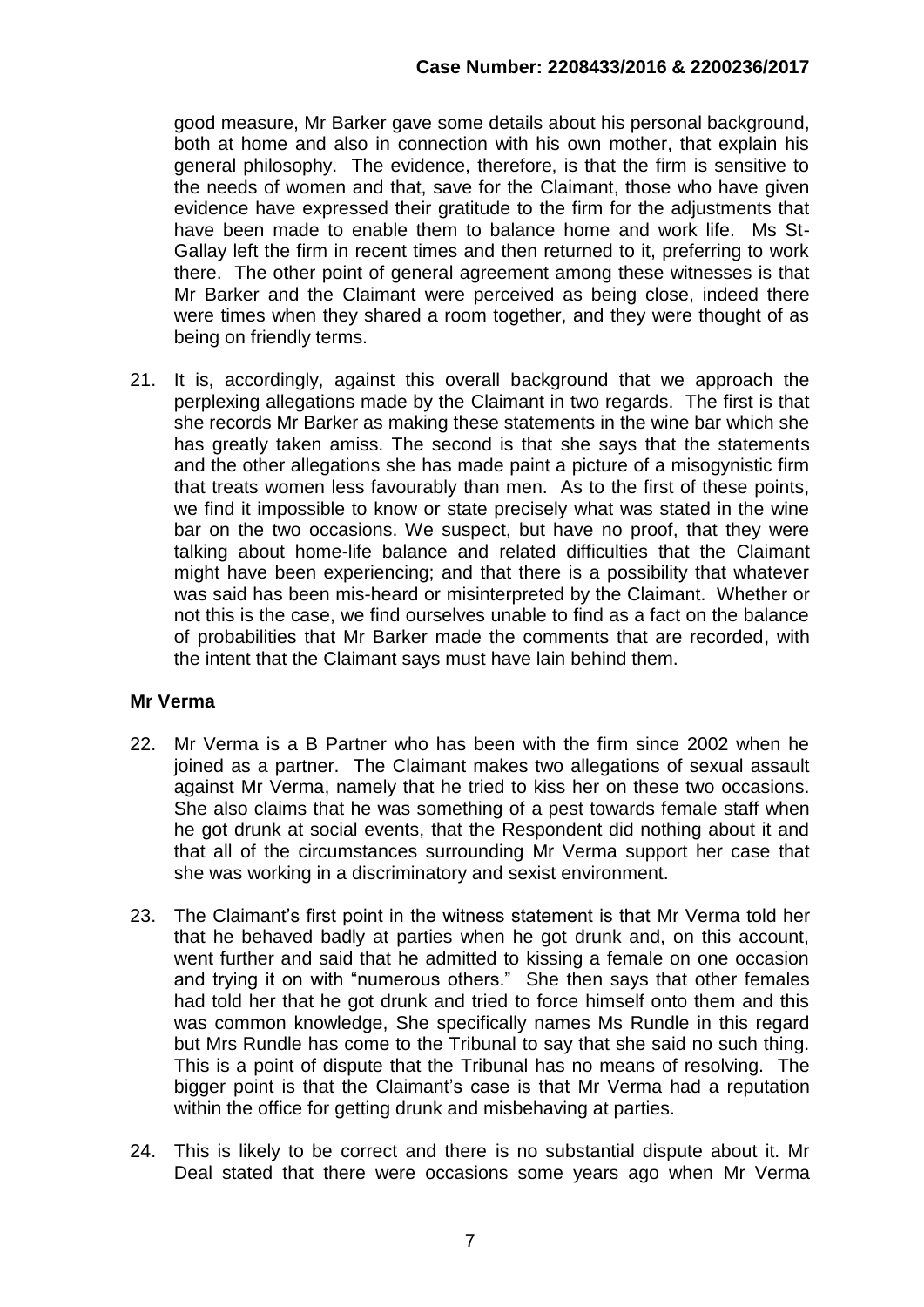drank too much at parties and could "overstep the mark using cheesy chat up lines." He says that Mr Verma recognised this himself and started to limit his intake of alcohol. In evidence, Mr Deal told us that he saw Mr Verma get drunk and overstep the mark and make flirty and inappropriate remarks, as he termed them. They included "you are pretty", "I love you", "give me a kiss". His evidence is that he did not perceive these to be sexual advances and he was not aware that Mr Verma had kissed anybody or had seen him do so. Nobody ever complained to him about this. There is some consistency here with the Claimant's evidence, because she does not say that Mr Verma kissed anyone in front of her at a party.

- 25. On the related question as to whether or not the Respondent was, through Mr Deal or others, condoning the behaviour, there is no reason to doubt that Mr Deal has told us what he himself saw and knew. His evidence when questioned was readily given and was, to some extent, against the interests of the Respondent. Mr Barker told us that he had heard rumours about these "chat up lines" that Mr Verma had employed. He recalled seeing him drunk, but did not see any inappropriate behaviour in relation to women. There were rumours about his behaviour but he thought they stopped short of alleging that Mr Verma had gone too far with women in a physical sense.
- 26. The other evidence does not cast much additional light on this topic. A number of witnesses referred to the reputation that Mr Verma had for getting drunk and being flirtatious. The principal point of dispute is that it was put on behalf of the Claimant, to both Ms Rundle and Ms St-Gallay, that they had made complaints either of Mr Verma forcing himself on them (Ms Rundle) or kissing (Ms St-Gallay) and these suggestions were firmly, even angrily denied. We are inclined to accept these denials but we have come to the conclusion that these reported hearsay conversations do not give any useful assistance in deciding the main point that the Claimant urges upon us.
- 27. This is that she was, in effect, assaulted on two occasions. The first of these is said to be late 2014 on her way to her first counselling session with Mr Fisher. (He is a psychotherapist). She was unsure about the way and Mr Verma left the office at the same time and offered to show her the route. At some point, as they were walking along, he said "something about him needing to be rewarded for showing me the way. I was surprised by his comment but did not think much of it. At first I laughed it off by suggesting his reward was walking with me. He then suggested I should kiss him on the lips as a way of thanking him. Although I played what he said down and made light of his comment, I felt very uncomfortable inside. Mr Verma then stopped me in my tracks and lent over and attempted to kiss me. I pushed him away saying: 'don't be stupid'. I did not know what to do and froze. When I met with my counsellor that evening, I told him what happened."
- 28. The Tribunal's view is that this last assertion is probably not correct, because the visit to the therapist was on 4 December 2014. This was the first visit and is also, therefore, consistent with the Claimant being unsure about the route. There is nothing in Mr Fisher's notes of 4 December 2014 to suggest that she made any complaint about being kissed by him on that day. There is,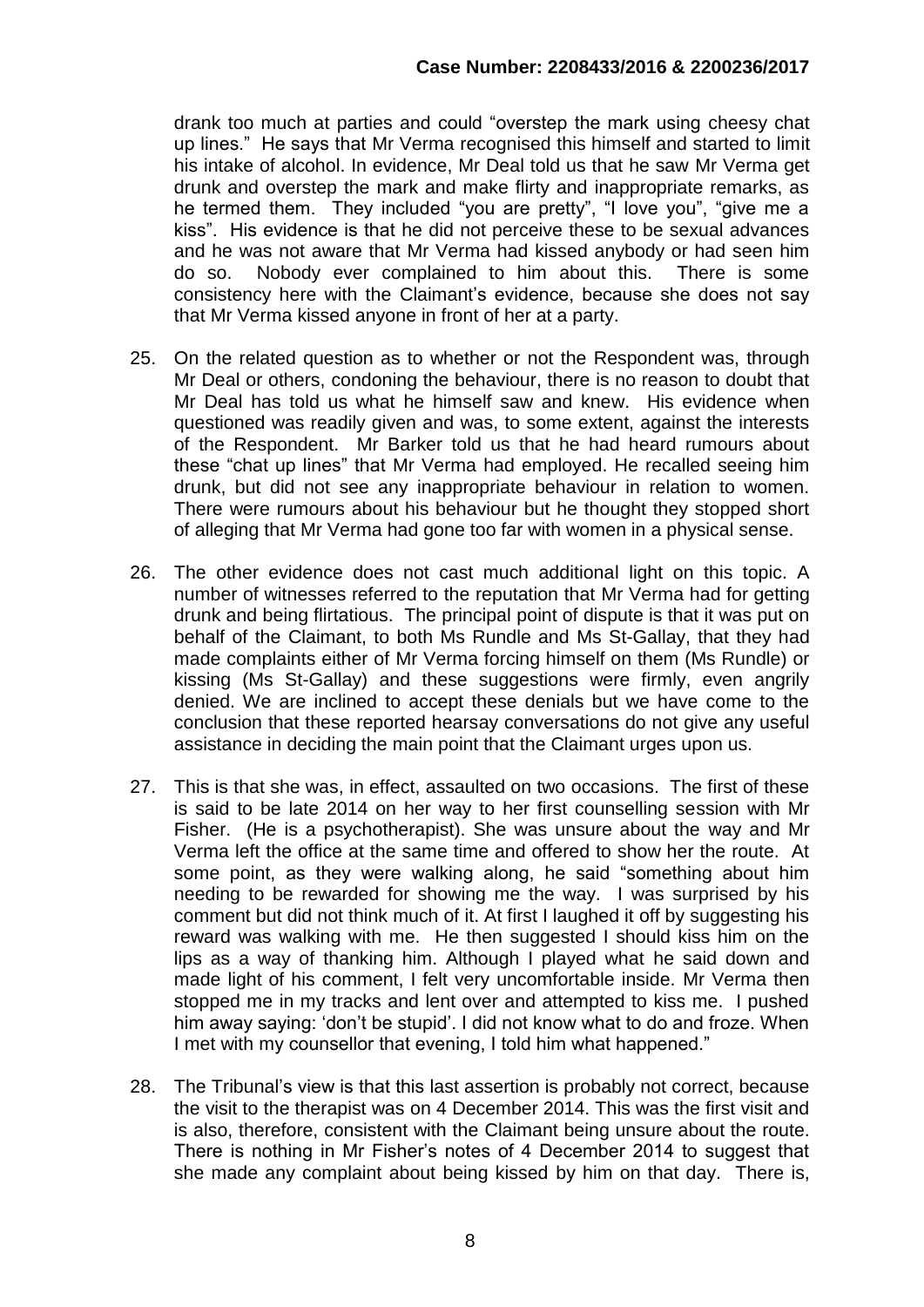however, in his note of the fourth consultation, on 26 February 2015, a note that reads "overtly requested confidentiality. Agreed." In his witness statement, which we admitted, he stated they spoke about the Claimant's worries involving a male partner who had attempted to kiss her on two occasions without her consent. Because of the upset caused, she specifically requested that he did not record the incident in his notes. In a letter dated 16 November 2017, Mr Fisher recalled to the best of his knowledge that she had said then that the male partner had attempted to kiss her on two occasions.

- 29. Mr Fisher was not called to give evidence and this was the agreed position that the parties came to after considerable uncertainty during the first few days of the hearing. It was agreed that we would admit his statement, his notes and the letter. It has therefore been impossible to ask Mr Fisher about these matters. There is a real difficulty about his recollection that she told him in February 2015 that she had been kissed on two occasions and this is because the second occasion had yet to happen. It is, as we shall relate below, an allegation concerning the Christmas party in 2015. Therefore, Ms Moss suggests to us in closing either that Mr Fisher wrongly remembered two occasions of being kissed; alternatively, the Christmas party of 2015 has been wrongly dated and the incident really occurred in December 2014.
- 30. It will be apparent that we have to untangle these confusing facts and contradictions with some degree of care. The suggestion that the Christmas party kissing incident occurred a year earlier seems to us to be unlikely. It would mean that the Claimant has throughout had the wrong year in mind, and that in itself seems less than probable. However, it would also raise the question as to why she allowed herself to be in Mr Verma's company, alone, so soon after the first incident in the street. We therefore think it is more likely that Mr Fisher recalled being later told of two incidents of kissing. The reason for coming to this conclusion is that he saw the Claimant in four further sessions after the Christmas party 2015: 29 February 2016, 7 March, 14 March and 16 August. It seems to us likely and feasible that at some point the kissing allegations were referred to and by the time of these four consultations in 2016 there were, on the Claimant's account, two of them. Since the reference of two occasions of kissing in the 26 February 2015 session are described to be "to the best of my knowledge", we consider that this is probably the best explanation.
- 31. This does not alter the Respondent's submission, which is that the Claimant has failed to make out the kissing allegations and in this regard we are only considering the first of those. While we accept that the circumstances we have set out give rise to confusion and some doubt, we have come to the overall conclusion that it is more likely than not that the Claimant has accurately recorded what happened on her way to that first session on 4 December 2014. She certainly, in our view, made a complaint within 3 months to her therapist about kissing. She has given an account of the incident in some detail and we have no basis for reaching the overall conclusion that she has either invented the incident or has deliberately over the years lied about it to the point at which she has come to the Tribunal and perjured herself. In coming to this conclusion we also bear in mind that Mr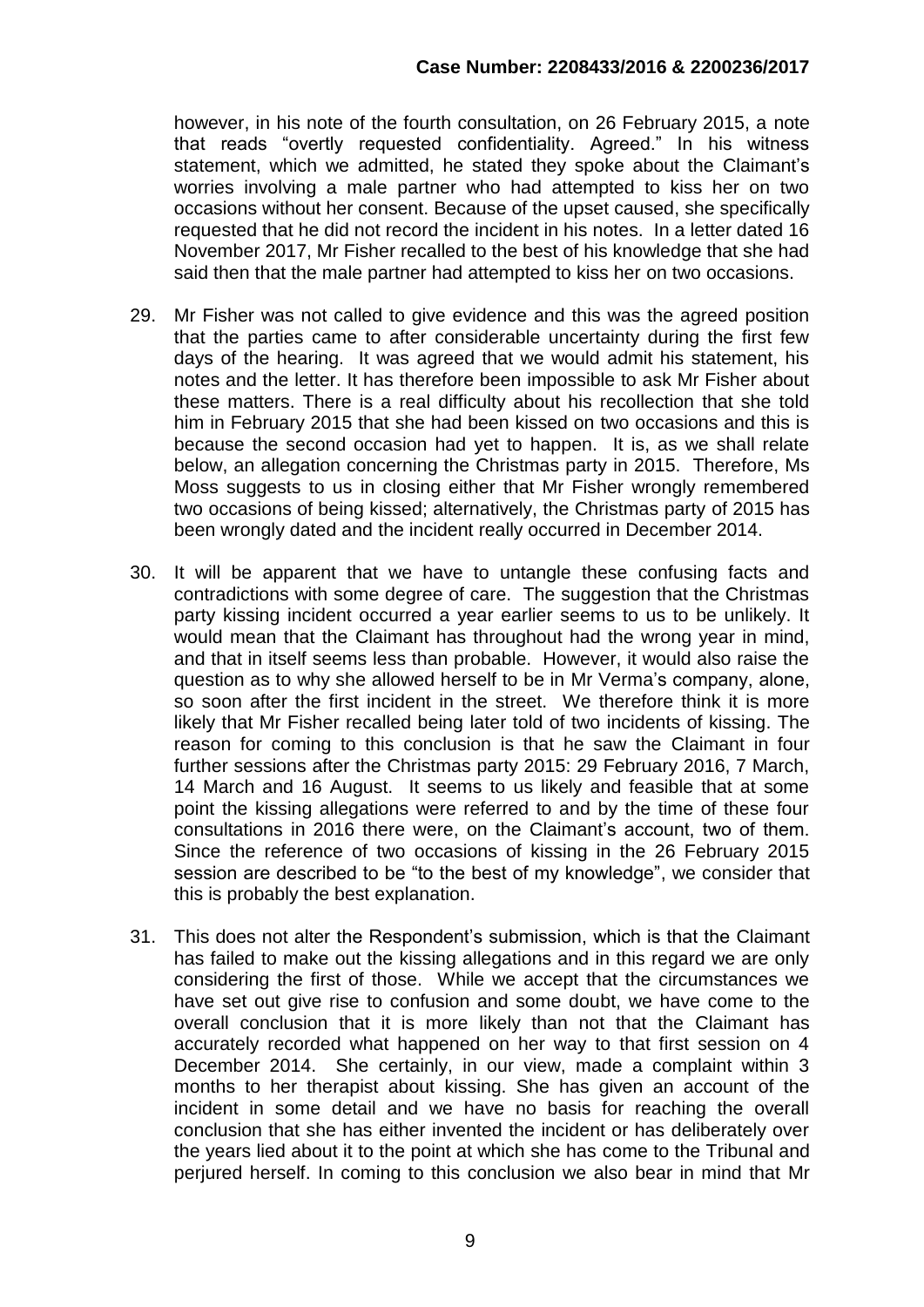Verma has not given any evidence about the matter at all. Ms Davis submits that this can be explained by his right not to answer questions in cross examination on the basis that they might incriminate him. There is, however, no assertion by Mr Verma to this effect and he has written no witness statement and has not come in order to give evidence, save for those questions that he elects not to answer because of his constitutional right against self incrimination. There is no counter-evidence at all from the other party to the alleged incident. It is a factor we feel entitled to take into account. Our conclusion is that the Claimant has established that the first incident took place on the balance of probabilities.

- 32. The Claimant's second allegation against Mr Verma is that at the 2015 Christmas party she heard from others that he was drunk and making a fool of himself. She saw him near the dance floor, went over to him and suggested he may wish to sit down. She describes him being obviously drunk and he tried to dance with her. She suggested they get some water and fresh air. They mistakenly went up to the first floor in the hotel where the function was being held, passing several hotel rooms. Mr Verma tried opening them and said "come on T we can have a quickie: no one will know. He kept pulling me towards him and pulled on several door handles whilst trying to kiss me. He tried several times. Each time I said 'no', I reminded him that he was married and pulled away from him. I was panicking and inside I was really scared." She says that this caused her a great deal of stress.
- 33. Again, there is no contrary account, or any account, from Mr Verma. The Respondent's principal point in relation to this incident is that the Claimant did not make any complaint of it until she completed her ET1. Her account is that she was too embarrassed to report it to anybody. The straightforward issue for the Tribunal is whether, as a factual matter, we regard the evidence from the Claimant as sufficiently cogent to establish on the balance of probabilities that this second incident of trying to kiss her took place. We are so satisfied. We do not consider that the Claimant has invented the evidence or fabricated the account for the sole purpose of obtaining compensation in the proceedings. We consider that on this aspect of the matter she has given an accurate account.
- 34. It is also relevant to note at this point that the undisputed evidence is that Mr Barker and Mr Verma were very close within the firm, in personal terms, and the former regarded Mr Verma as like a brother. Any complaint about Mr Verma would, therefore, have reasonably caused additional embarrassment to the Claimant, as she would have to run these matters past Mr Barker at some point or another.
- 35. Thus, we find that the evidence supports these two claims of sexual assault. Both incidents occurred well away from any witnesses in the firm and they were not the subject of a contemporaneous complaint. We find that they do not have any bearing on what we have found about the culture or ethos of the firm, which was outwardly supportive of women and which promoted a friendly and inclusive atmosphere at work.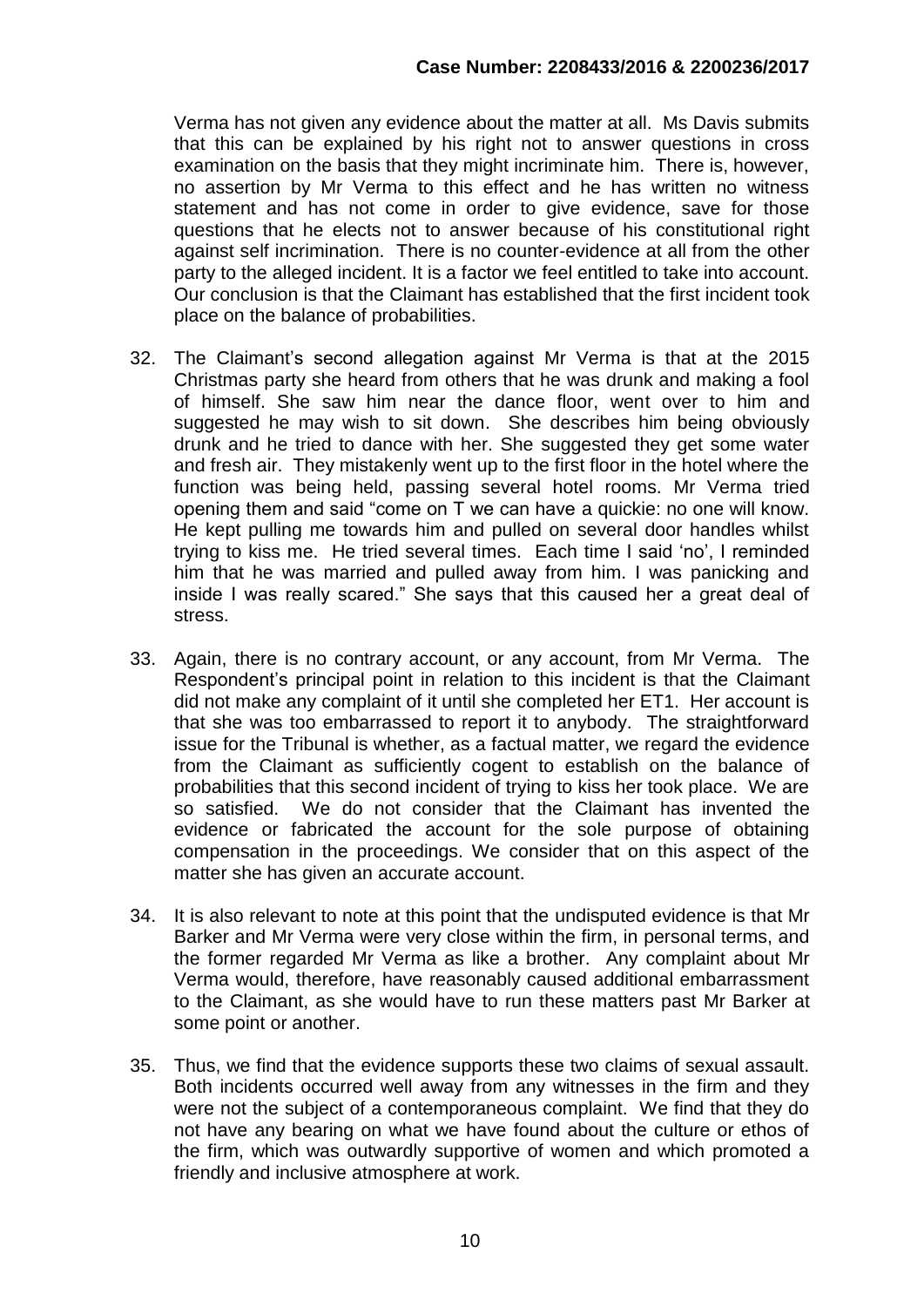#### **10 June 2016**

- 36. One of the central claims in this case concerns what happened on 10 June and the background to the meeting between the Claimant and Mr Barker on that day is important. On 3 May 2016 Client A raised a written complaint to the firm about the Claimant allegedly having failed to provide a satisfactory level of service: pages 465 to 468. She was a supply teacher and it appears that she was seeking advice from the Claimant concerning a claim to additional notice pay which was based on her allegation of an oral agreement with an employer. She paid £280 for legal advice and she claimed that she received poor advice; and was not told that she could seek ACAS early conciliation until it was too late. She was wrongly told that the time limit in the tribunal for her monetary claim was 6 months. She had written to the Claimant on 29 March 2016 to point out that she was now two weeks beyond the true limit of three months. The Claimant had written in response to her on the same day (page 452) and had said as follows: "I must say I am surprised by the tone of your email … Breach of contract claims in the Employment tribunal have a limitation period of 6 months not 3 months; you are well within the timescales to bring a claim in the ET, should you wish to do so. The three months limitation period relates to unfair dismissal and other statutory claims, breach of contract is a common law action … With respect to the school or Acas, as an expert in employment law, any claim you wish to bring against the school would be against the governing body as that is who you contract with not the headteacher."
- 37. The Claimant then arranged to meet with Client A. This all led Client A to complain both to the firm and the Legal Ombudsman. We find the Respondent has a clear complaints policy and Mr Deal's response to the client on 9 May is at page 455. He set out exactly what he would be doing by way of investigation. The Respondent also notified the complaint to solicitors for the insurers, as it was obliged to, and that firm noted that the intention by 11 May was to settle the complaint by payment to A of between £1500 and £3000. This would be within the firm's policy excess.
- 38. Mr Deal devotes about 14 pages of his witness statement to setting out the exact step-by-step progress of the complaint and there is no need to recite the details. As will be seen, his credibility and that of Mr Barker have been called into question. Our conclusion is that they have both given accurate evidence concerning all aspects of the complaint process. Turning to Mr Deal's view of the Claimant's performance in the Client A matter, this is to be found at paragraphs 48 to 53 of the statement where he set out his reasoning at length.
- 39. He wrote to the client on 20 May as follows. "… I have now had the opportunity to review the file and speak to the two fee earners concerned … I have reached some preliminary conclusions which I would like to discuss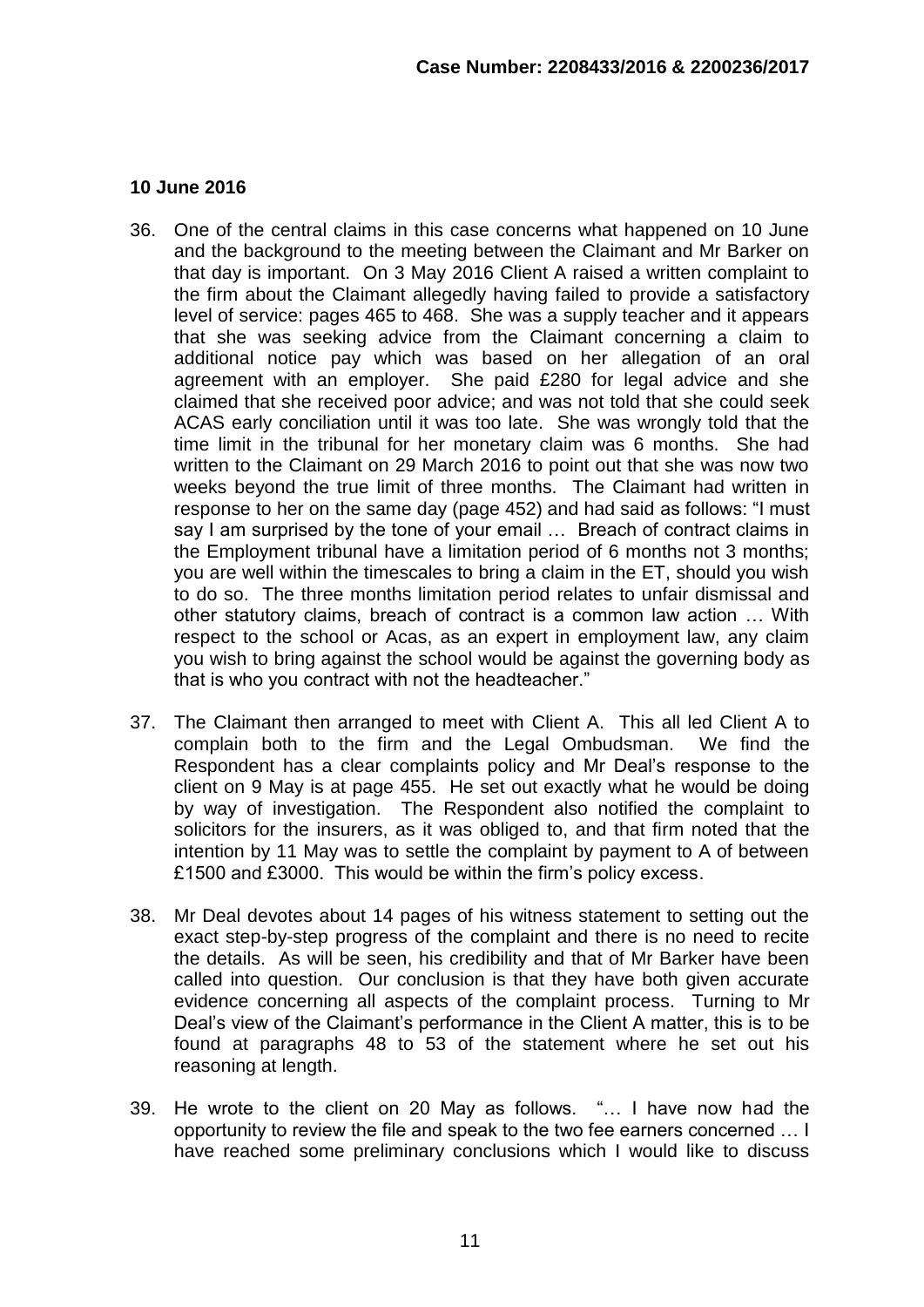with you. My preliminary conclusion is that material parts of your complaint are justified and require redress."

- 40. He decided that he wanted to meet A in order to seek to resolve the complaint and the meeting was held away from the firm's premises at A's request. At the meeting she accepted payment to her of £3000 together with a refund of £264 fees. She said that she was happy with the way the complaint had been dealt with.
- 41. We accept Mr Deal's account of what happened next. He confirmed the outcome to the Ombudsman and the insurers. Mr Barker told him that he would update the complaint register. Mr Barker then had to deal with the regulatory aspect, which was whether it was necessary for the firm to report the episode to the regulator as a "material breach". We accept that this decision only fell to Mr Barker because he was the Compliance Officer for Legal Practice. He told Mr Deal that he was inclined to treat this as a non- material breach but that he wanted to reflect on it overnight. Client A then asked Mr Deal to review an earlier matter in which A had consulted the Claimant and Mr Barker undertook this exercise. The conclusion from both Mr Barker and Mr Deal was that, on that earlier occasion, the client had received good advice from the Claimant.
- 42. Mr Barker's evidence supports Mr Deal's on all matters of detail. He says that he considered the advice that the Claimant gave to A in the matter under complaint, as being "out of character" and we accept that this was his view at the time. We also accept his evidence that he had first to decide on the material breach question. By the next morning he had decided not to report the Claimant to the SRA. He then decided to tell her and at this point we note that they were sharing a room together. They agreed to talk at a coffee shop or similar away from the office.
- 43. The essential dispute is between what Mr Barker says at paragraph 3.23 of his statement and what the Claimant says at paragraph 97 of hers. The gist of her account is that Mr Barker said that it was Mr Deal's decision that, if the Respondent was not to report the Claimant to the SRA, she had to accept "conditions". They wished to recruit a junior employment lawyer, more technically competent than she was, who would review her emails before they were sent. She would remain Head of Employment in name only, but her work would be reviewed and supervised by this junior solicitor. These conditions were non-negotiable. He said that she could speak to Mr Deal, but that she was not to mention the conditions to him.
- 44. Mr Barker's account is totally different and he denies that the conversation about conditions ever took place. He denies seeking the Claimant's agreement in return for not being reported to the regulator. He states that he informed her of his decision that there had been no material breach. He then said that Alex Deal would look at any internal consequences, especially in relation to her organisational skills. Alex had, he told her, been considering the recruitment of another employment lawyer to free up the Claimant, so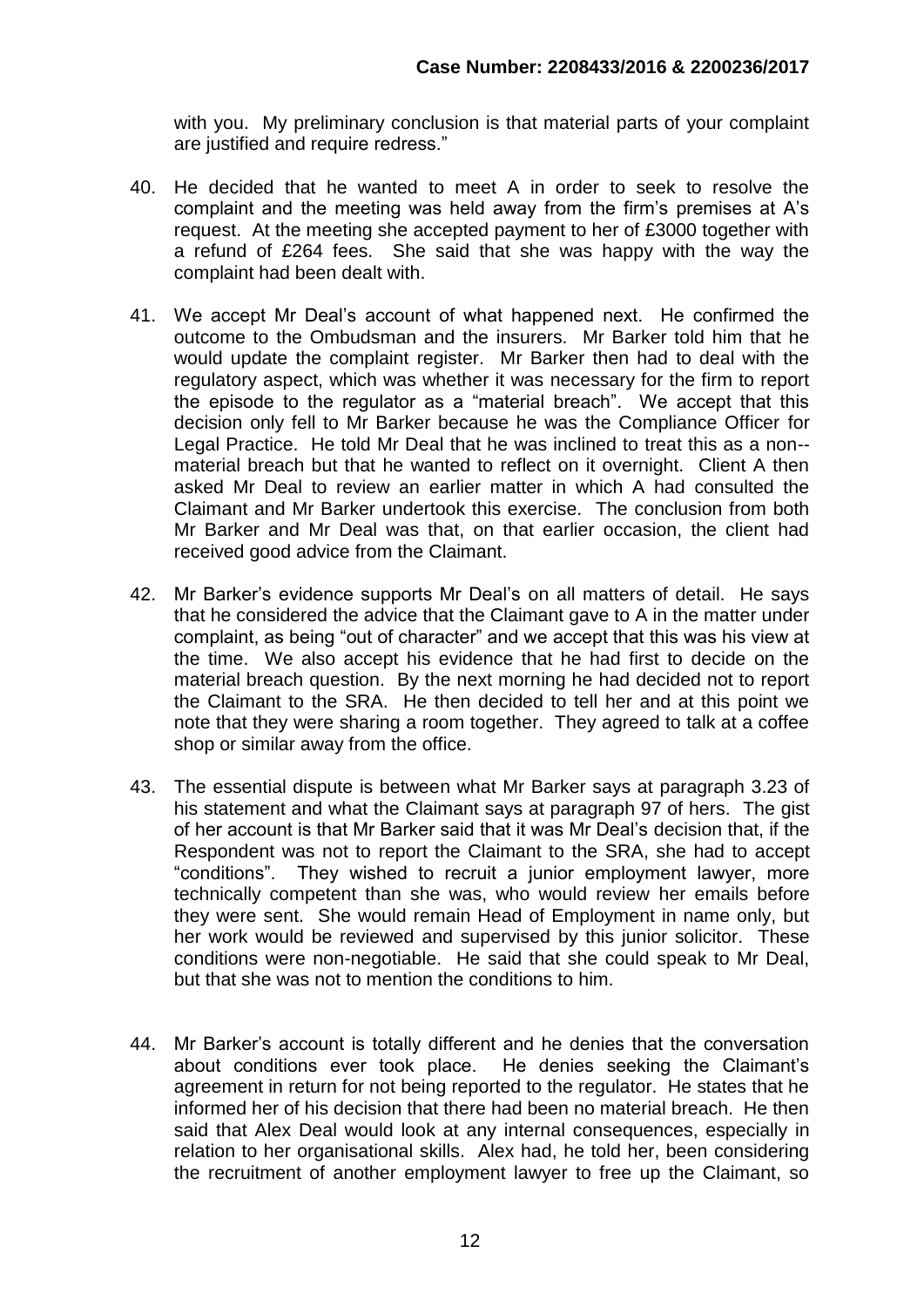that she could revert to her intended role of building the practice and attracting new clients.

- 45. On the employment of a new lawyer, the evidence shows that on 25 May 2016 Mr Deal approached an agency and said that he might be in need of a fee earner: page 151. On 13 June he said to the agency that he had lost two team members. This was a reference to Ms Sabbadin-Chandler (who had decided not to return from maternity leave) and Mr Ryan, who was leaving. He also said that the "current team is one full-time partner", himself (part time) and an associate: page 178. The Partner he referred to was clearly the Claimant.
- 46. Returning to the central dispute concerning 10 June, the Claimant's case is that Mr Deal and Mr Barker have, in effect, perjured themselves; and that Mr Khanzada, a partner, also must have known what was going on. The Respondent's description of her case is that it is "fantastical".
- 47. We first find that the suggested condition would necessarily amount to a practical restraint on the Claimant's ability to practice law as a Partner. She seems to accept this. It would mean that a relatively junior lawyer would be supervising a Partner which, in our view, is inherently implausible. In discussing the matter in evidence, the Respondent's witnesses noted these points. (a) It would put the junior person in a very difficult position, perhaps an impossible one. It was said that no solicitor would accept such instructions to supervise a Partner. (b) It was also observed that client care letters specifying the Claimant as the acting solicitor and Partner, would be materially false, if the real work of supervision was being carried out by the junior lawyer. (c) Mr Barker had no authority to restrict a partner's practice in this way. (d) If there was dissatisfaction with her performance, the partnership could have considered her expulsion. Our overall conclusion is that the Claimant's account of the conversation cannot be upheld, but we need to set out some of the subsequent chronology.
- 48. By 10 pm on the 10<sup>th</sup> the Claimant had decided to resign. The clearest evidence comes from what Ms Newton says in paragraph 33 of her witness statement. The Claimant told her of the proposal to recruit a junior lawyer to supervise her and she would be reported for misconduct if she resisted this. However, she comments: "Theresa's explanation of events seemed to make no sense to me." She says that she was asked by the Claimant not to say anything, so she could not for that reason speak with the Partners. We accept this evidence. Her cautionary advice to the Claimant in text messages was not to resign before speaking to Mr Ryan (11 June at page 153) and also to think carefully before doing so (13 June, page 154.)
- 49. On 15 June the Claimant came to see Mr Deal, they went for a coffee and she said she wanted to resign as it was time to move on, she wanted to reassess her life and she was not sure that she wanted to practice law. We find that Mr Deal has testified accurately about this conversation and it is notable that in the Claimant's witness statement she only gives slight evidence about it, although it is on a point of some importance. Her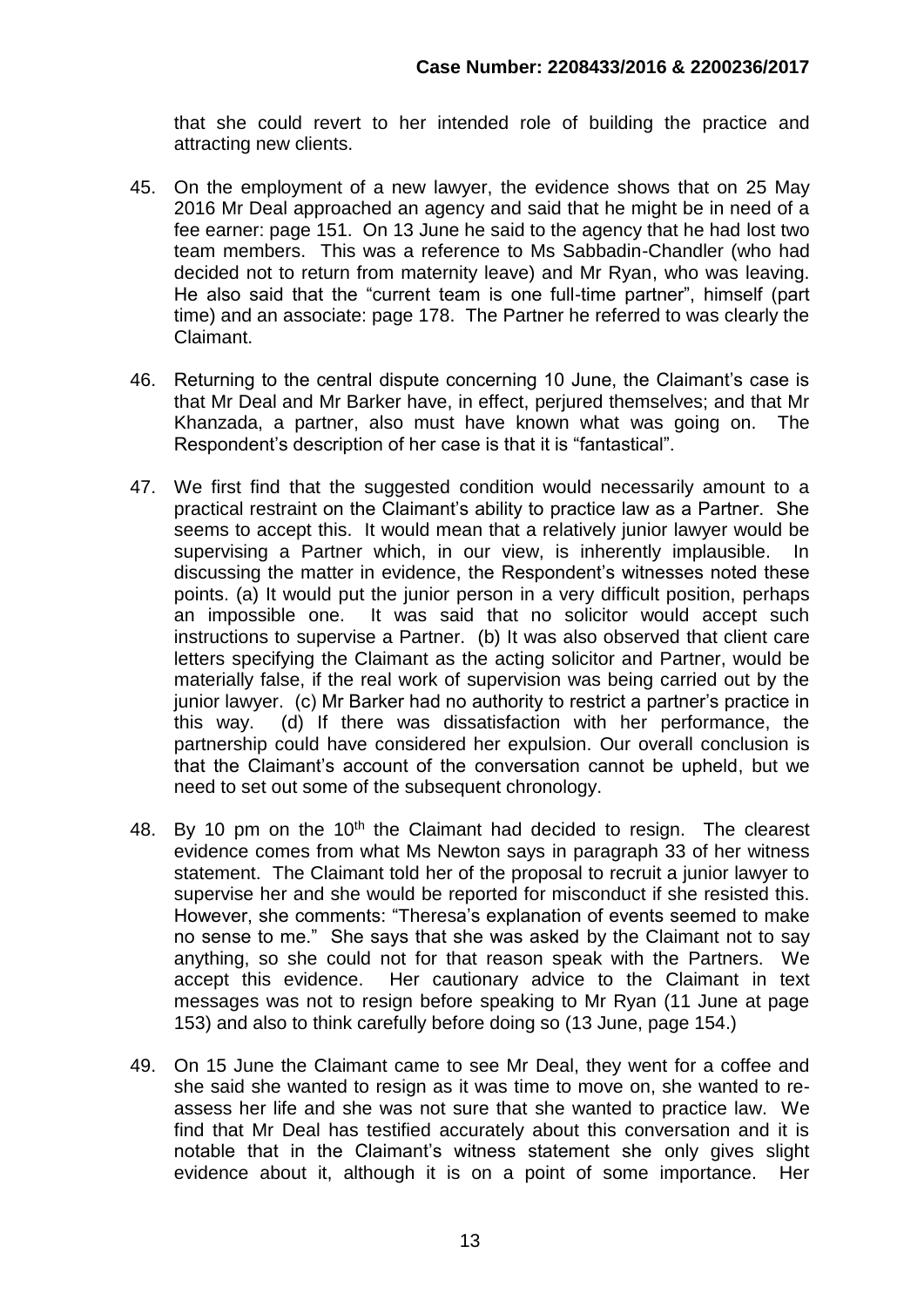statement is as follows. "I relayed the conversation I had with Mr Barker in relation to the conditions imposed by Mr Deal. I said that I was unable to agree to the conditions which I felt were unreasonable and so I had decided that I had no option but to resign. Mr Deal claimed that he had not imposed any conditions, and then asked me to reconsider my resignation ... I did not believe Mr Deal and I therefore suggested a meeting with both Mr Deal and Mr Barker to get to the bottom of the situation given Mr Barker's discussion with me. Mr Deal refused my request, stating it was not necessary." Other than a short reference to a discussion about what announcement would be made, this is the only evidence given by the Claimant about the conversation in her statement. It contrasts with about four pages of evidence given by Mr Deal between paragraphs 70 and 77 of his statement. As we have indicated, we have found no reason to disbelieve him in the detailed evidence he has given. He does not relate the Claimant at any point telling him about the alleged conditions that had been imposed on her or the alleged threat that had been made about reporting her to the SRA. He does, on the other hand, set out the discussion that took place about the proposals to recruit a junior lawyer to assist her.

- 50. The point of significance, in our view, is the suggestion by the Claimant that she ignored the instruction given to her by Mr Barker and did speak to Mr Deal about the conditions, whereupon he denied that he had ever imposed any; and that he then went on to refuse a meeting with Mr Barker, himself and the Claimant. We consider it unlikely that this could have happened. If the Claimant had heard a denial of the conditions being imposed, it is difficult to understand why she then decided to resign without saying anything else to the partners, i.e. Mr Deal and Mr Barker, in the first instance, and other partners also. She had already ignored an instruction she says she was given and had spoken to Mr Deal about conditions. She could not have been inhibited about going back to Mr Barker, with whom she shared a room. Further, she was in a strong position having, she states, heard Mr Deal contradict Mr Barker on the central issue. He was in no position to stop her from speaking to Mr Barker and, if Mr Deal was correct and there had been some misunderstanding (or even some disagreement between the partners), it is hard to see why the Claimant, as an experienced litigator, would not persist in seeking to clear matters up. This is particularly the case as she was contemplating resigning, but had not yet done so, and both Ms Newton and Mr Ryan were expressing to her in general terms the need to act with some caution. On the balance of probabilities, we reject her evidence about this conversation as being improbable. However, Mr Deal's detailed account is more likely accurately to record what had taken place.
- 51. In that account, he records the Claimant saying that she no longer felt she had the partners' confidence, to which he said there were technical issues in relation to certain cases and that she had a disorganised approach. Nevertheless, he said "you remain very popular both amongst partners and staff and was regarded by all the partners as very much part of the fabric of the firm." In his account of the conversation, he records the Claimant saying that she had lost Mr Barker's confidence and this is clearly, as we find, a reference to the complaint from client A. (This evidence also chimes in with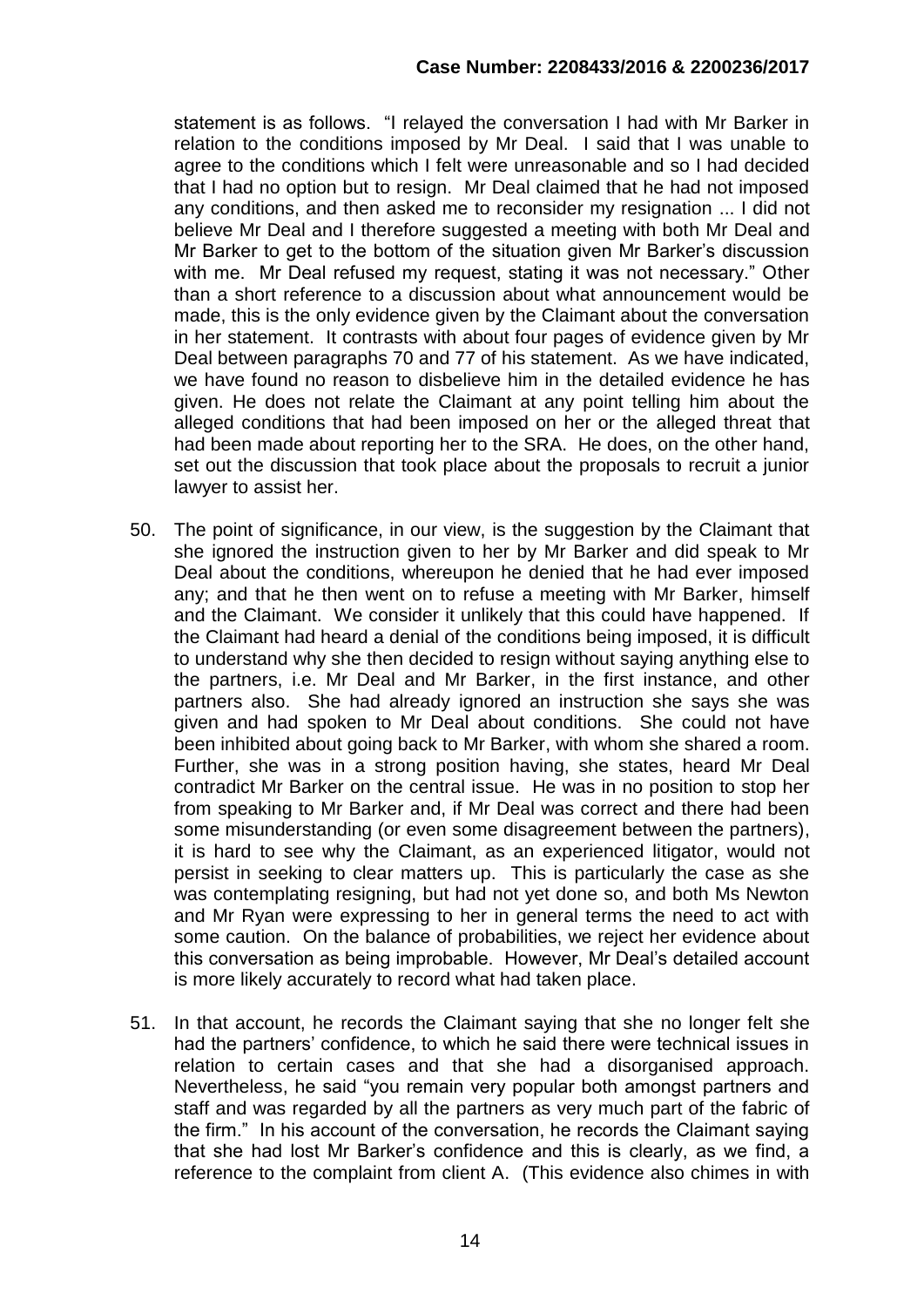the evidence of other witnesses that the Claimant was upset that Client A had been believed, rather than her, which is probably a reference to some detailed points of dispute about words spoken in the meeting the Claimant held with A after she had received her initial complaint.) It was in this context that Mr Barker told her that there was a plan to recruit another fee-earner. It is also credible and rational that if he had been told about any alleged conditions imposed by Mr Barker, Mr Deal would have told her that the latter had no authority to impose the same on her membership the firm. Furthermore, we accept that he would not have refused a meeting with Mr Barker and he makes the obvious point that she could have met with him at any time. These were partners in a firm of solicitors and the Claimant, in our view, must have realised that she could not be prevented from talking to colleagues, in a meeting, or seeking clarification in an email. Her subsequent silence about these matters is very difficult to understand. Our overall conclusion is that his account of this conversation is more credible and rational than hers.

- 52. A further point to note is the Claimant's insistence that the conditions were imposed, along with the accompanying threat of being reported to the SRA, in the knowledge that she would resign. This is linked to her allegation that she was perceived as a weak woman and was treated differently on 10 June to the treatment a male would have received. This part of her claim involves the partners necessarily having made a dangerous assumption as to how she would react. We first note that there is in the background nothing to suggest that the Claimant would go along with the suggestion, indeed the surrounding evidence suggests that she was relatively forthright in expressing her views. It is, again, difficult for the tribunal to accept that the two partners would have hatched a plan which crucially depended upon her reacting with a resignation. The much more likely reaction, in our view, is that she would have resisted the suggestion and made an issue about the whole matter, had it been put to her in the way she maintains. A further option, perhaps less likely, is that she would have gone along with the suggestion. That she would have resigned without raising any issue about it in writing and, as we find, without raising it orally at the meeting with Mr Deal, would have been an unforeseeable reaction. We consider that it is far from likely, indeed most improbable, that the two partners, possibly with the agreement of at least a third, would have hatched a plan that so crucially depended upon her immediate resignation. On the contrary, the evidence given by the Claimant strikes us as having the hallmarks of an after-theevent rationalisation or, perhaps, justification in her own mind for not having resisted the alleged conditions.
- 53. The next month, as we will relate, the Claimant was invited to say why she felt bullied. She did not respond. This would have been a good opportunity to state her case. Perhaps more important, her account connotes a surprising level of recklessness on the part of Mr Deal. If he and Mr Barker had set up this plan to threaten the Claimant and have her supervised in the way alleged, there would be no sensible reason to invite her to set out her case in writing. If their plan to get her to resign had been successful, this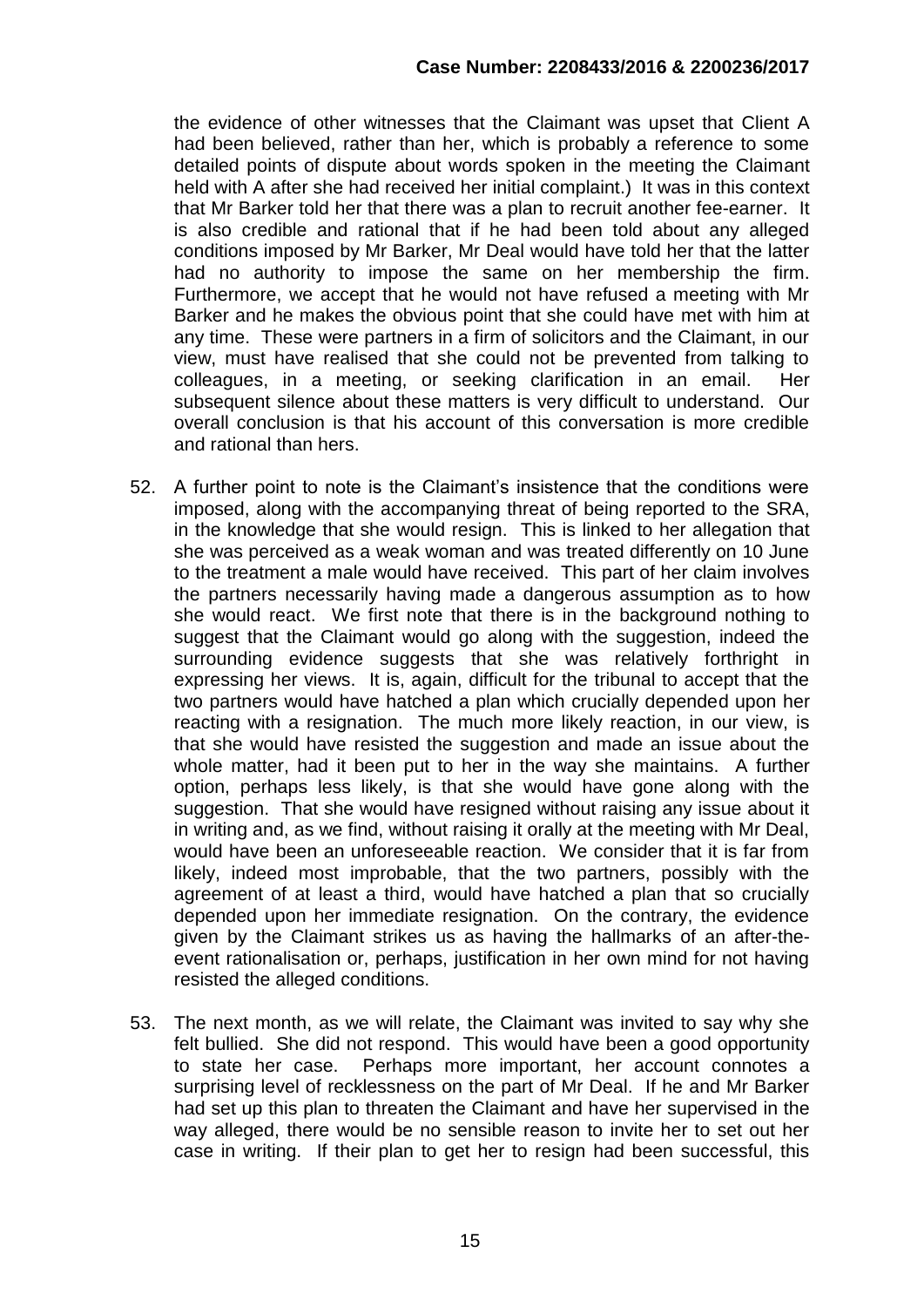would have been an irrational thing to do. It all confirms to the tribunal that her account of the 10 June conversation is unsustainable.

#### **Later events**

- 54. The Claimant sent her short and formal notice of resignation on 17 June. Her next relevant claim is that on 23 June, in a conversation in the office, Mr Barker said to her: "Personally, I think you should stick at it … Alex said you were leaving for family reasons, personally I think it is very difficult for women to manage work and home." There is no great dispute between the parties here. Mr Barker remembers a similar conversation, but after the 'stick at it' comment does not recall saying the other words, although he accepts expressing the same sentiment at an earlier time. The Claimant put the words into a text message she raised at the time and it is likely that her account is correct. It is not, in our view, an offensive comment.
- 55. The senior associate solicitor, Ms St-Gallay, has some useful additional evidence that we accept as accurate. First, on an occasion that is likely to be the conversation referred to in paragraph 43 above, the Claimant returned to the office and told her: "they want to recruit a junior lawyer to do the work and for me to be the marketing guru." Ms St-Gally did not think this unusual because she knew that Ms Sabbadin-Chandler had left and she also knew that the Claimant had previously told her she wanted to be a rain-maker and market her team. She categorically rejected the suggestion that the Claimant had told her the junior lawyer would supervise her work. It was suggested that she was told of the threat of reporting the Claimant to the SRA. She denied being told this and added that such information would have rung alarm bells for her, as she had been involved in the reporting of Mr Kramer to the SRA: see below.
- 56. Second, on a date likely to be 23 June, she went to the John Lewis restaurant with the Claimant after work. In oral evidence she corrected her statement where she says the Claimant told her she was thinking of resigning. She accepts that the Claimant had resigned. Otherwise she maintains that this paragraph in her statement is correct. She repeated to us that she was not now told that a junior lawyer would be supervising the Claimant and said this would have shocked her. It did not happen, she said. What she does recall is that the Claimant said, inter alia, that her mind was made up; she wanted to take time out to re-think things; and they spoke about garden leave. We accept this as accurate.
- 57. This brings us to 20 July 2016. The Claimant attended Ms Newton's birthday party drinks that evening after work. Again, the facts are highly tangled. She says she left for the pub at 6pm and that Mr Barker arrived drunk, falling all over the place, at 8pm. Mr Ryan was there. Mr Barker "… was bullish and provoking me. He started to suggest I was leaving the Respondent to join Mr Ryan at another firm. He kept pressing the point and being antagonistic. I felt like he was goading me. I said that my plans after leaving the Respondent had nothing to do with him. He was making comments to the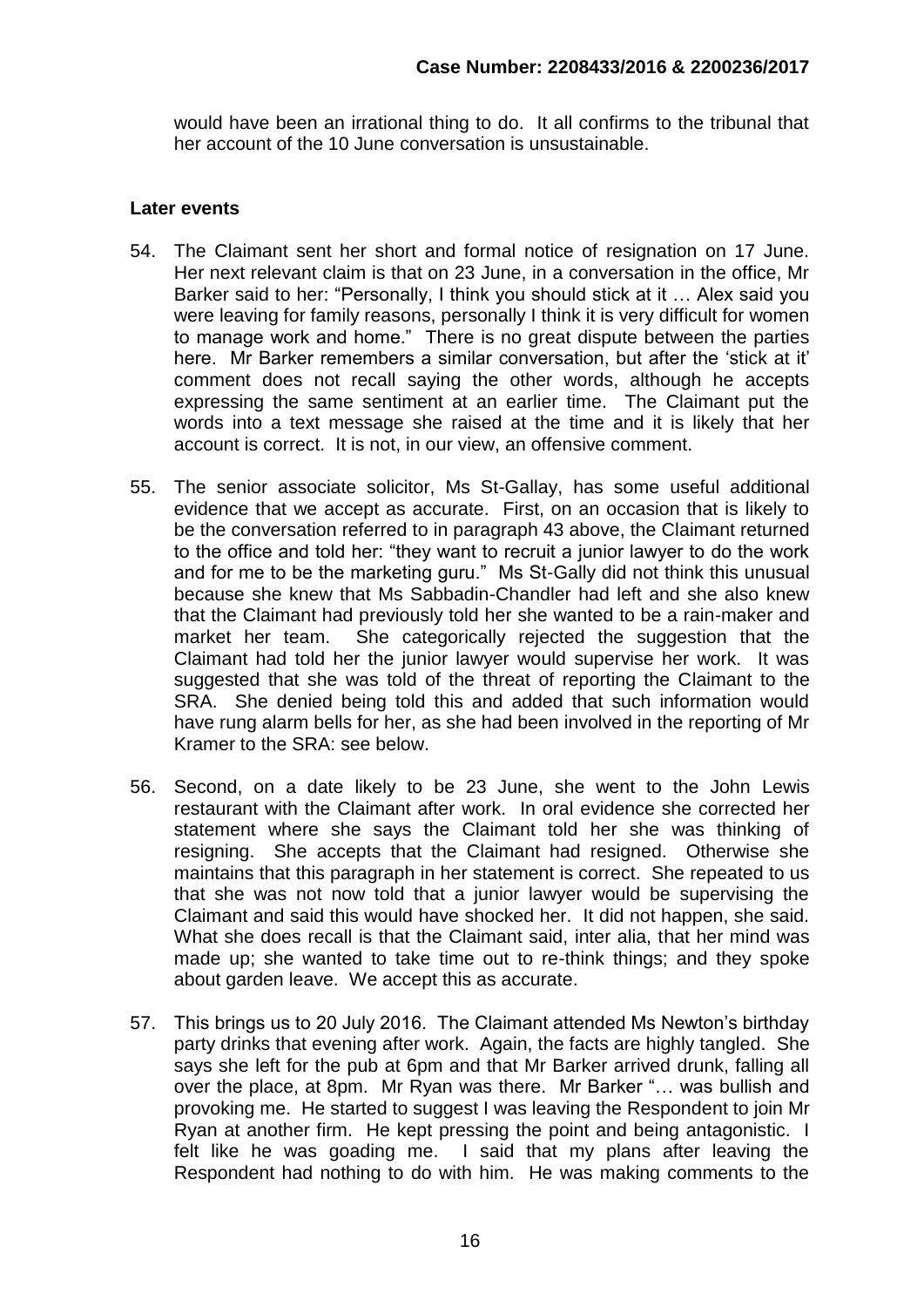effect that we had been plotting. It was, of course, nonsense. He then said that I did not have much experience as I had 'only ever ridden one bike'." She asked him to repeat what he had said. He repeated the same comment. The Claimant believes that this was a sexual comment that was deliberately made to upset her. She told him that he should stop talking, keep himself to himself and that he should keep propping up the bar. She sets out some extracts from text messages: see below.

- 58. Mr Barker denies almost every one of these factual assertions. He says he left the office much earlier than 8 o'clock and that it was nearer to 6 pm. He met Ms Young at the party. He had been drinking but he was not drunk. He did not goad the Claimant. He did not accuse her of leaving to join a competitor. He never made any such comment. He then sets out in his statement the conversation he recalls having with Mr Ryan, who was looking for a criminal lawyer in his firm. Mr Barker said that if he was looking to recruit an ex-member of the Respondent firm, then what about Teresa, who was available and had only had one previous owner? He was referring to the fact that he knew that she had previously worked in the NHS and that a partnership with the Respondent was the first for her. He accepts that the Claimant then took him to task for making a sexist remark. He denied it and she then said "you know full well how many partners I've had."
- 59. Ms Young is a barrister whom Mr Barker had instructed in 2015. She was moving from criminal to civil work. He suggested that he introduce his colleagues to her. He met her together with Ms Newton in a cafe and it was at this point that Ms Newton invited Ms Young to her birthday drinks party. She arrived there quite early, perhaps at 5.30. Mr Barker was there with Ms Newton. Over the evening he introduced her to various colleagues. She has a clear recollection of chatting outside with Mr Deal and Mr Barker and says that Mr Barker was lucid and coherent. She entirely denies that he was drunk or falling over. She saw nothing inappropriate in his behaviour and says that she spent most of the event in his company. She came to give evidence and said that she might have arrived at 6 o'clock and was especially clear that it was simply not possible for Mr Barker to have arrived later. She has a clear memory of this. He was there when she arrived and she is 100% confident that that is correct. He greeted her and bought her a drink. There is no reason to doubt that her clear recollection is accurate on this point. The suggestion that he had come at about 8 pm "cannot on any grounds be true because we remained in each other's company all the time I was there." She left at about 8.30. She categorically denied that he had been drunk and firmly denied that her recollection was wrong.
- 60. There is some indication in the evidence that the Claimant had also been drinking. The witnesses who speak of 20 July, other than Ms Young, include Mr Deal and Ms St-Gallay. The latter notes that Ms Young only knew Mr Barker and Ms Newton and she spent most of her time at the event speaking with them and also Mr Deal. She did not see Mr Barker drunk, on the contrary he was not.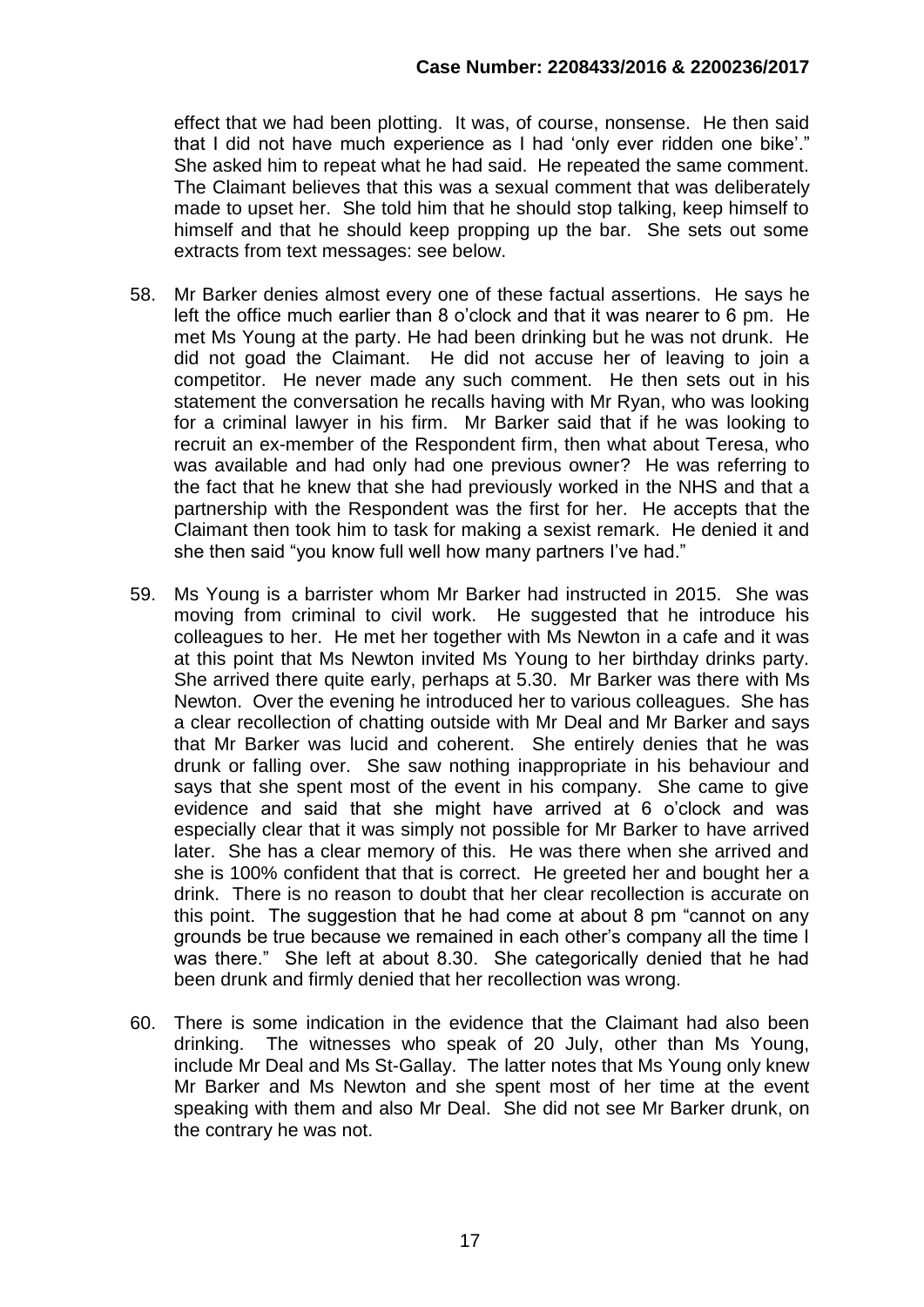- 61. There are various text messages. Shortly before 10 pm the Claimant texted Mr Deal and said she could not come to work any more because Mr Barker "made an absolutely disparaging comment to me." There are some mistypings on this page (page 211) and we are asked to infer that the Claimant may not have been wholly sober. Mr Deal responded the next day in his email at page 215 that said it was difficult for him to know what had occurred and he had also heard from Mr Barker, who was unhappy that the Claimant had levelled unwarranted allegations at him during the event. Significantly, he said there was little more he could do except that she should "feel able (and I would hope comfortable) to tell me what happened." He ended by saying he was happy to discuss the matter by email if she did not want to speak in person. The Claimant did not take up this invitation and so Mr Deal never did hear from her what her allegation was.
- 62. In text exchanges on the night in question with Mr Ryan, the Claimant alleged that Mr Barker had made a sexist and an inappropriate remark from which she was reeling. He thought that he had been drunk and used the term "falling all over." But it is clear from page 214D that he was also telling the Claimant that he did not know what had gone on in the wine bar, "I just heard Steve make some silly drunk comment that I did not even understand."
- 63. Looking at the evidence overall, it is safe to conclude that both the Claimant and Mr Barker had been drinking. No other person present understood Mr Barker to be making a sexist remark or any remark relating to the Claimant's sexual history. Yet there is some correspondence between the 'one previous owner' and the 'ridden one bike' comment. There is such obvious scope for misunderstanding that (a) the probabilities are that the Claimant has understood something that was not intended; and (b) any contrary factual conclusion would be difficult to make in the light of the evidence overall. It does not help the Claimant that she did not tell Mr Deal after the event what had happened, or that Mr Ryan could not understand the comment that was made in his presence. That the Claimant took umbrage at what she believed she had heard is clear. We do not, however, find as a fact that Mr Barker use those words or, if he said something similar, that he had any sexual innuendo in mind.

# **The victimisation claims**

64. The next relevant events involve Mr Jacobs, a solicitor of 36 years standing whose firm merged with another in 1992. It was that firm that merged with the Respondent in October 2014. He is a property lawyer. He met the Claimant from time to time in the office, although he was not involved in the day-to-day management of the practice. He did work with her on two cases. He knew about the complaint by client A in the most general terms and was simply told that it had been resolved by a modest payment. Mr Deal told him of the Claimant's resignation; and, in a brief conversation in the office, she told him that she had lost the confidence of the partners. He was next told by Mr Deal that she was not coming into the office as a result of something that happened at the 20 July party and that Mr Deal did not know what this was. Mr Jacobs did ask Mr Barker and he told him that the Claimant had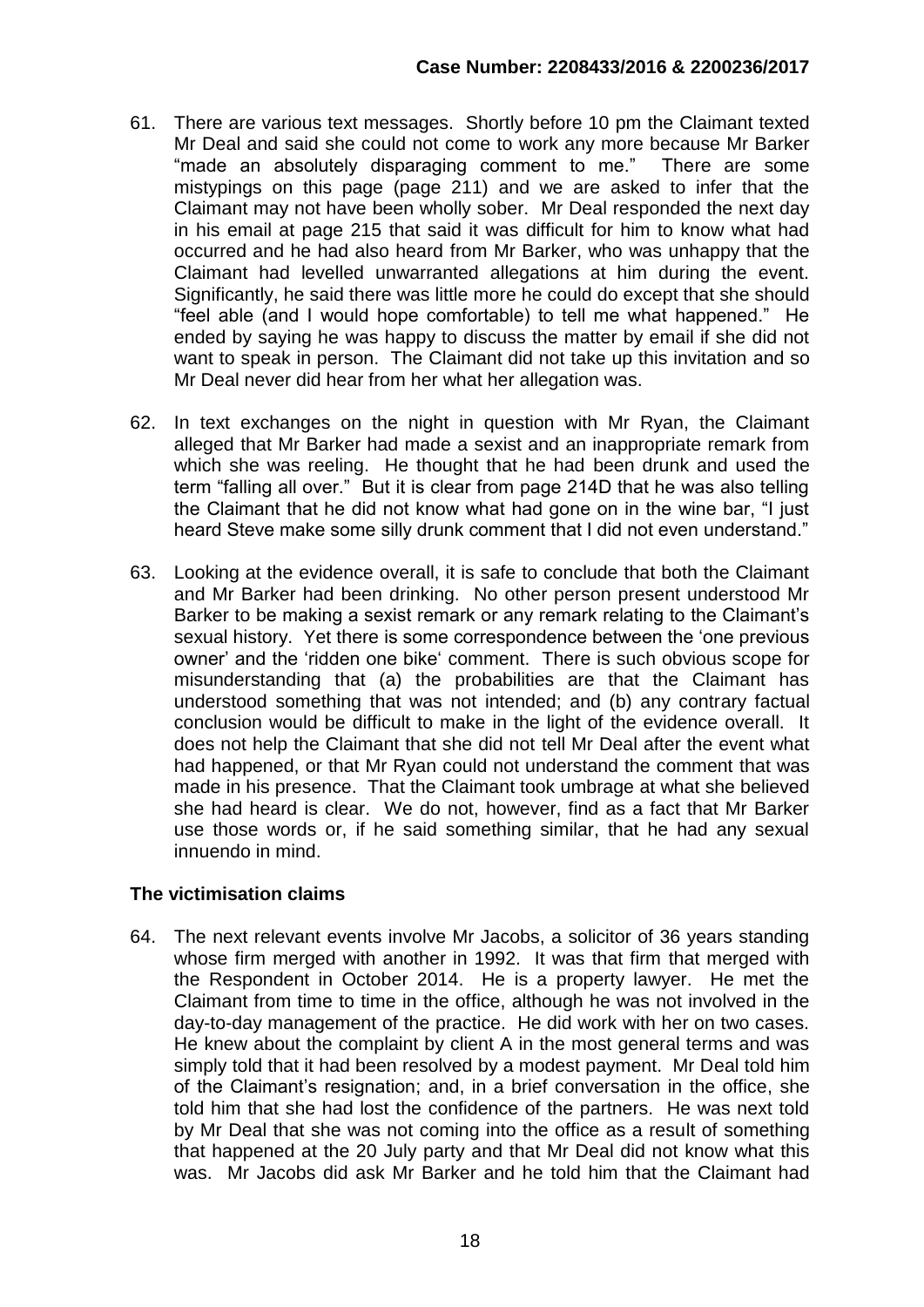"totally misconstrued what he was saying", when he was talking about getting another job.

- 65. It was Mr Jacobs who first came across the medical certificate for the Claimant at page 280. This is dated 26 July 2016 and signed her off for a little over two months because of "work-related stress and bullying." Mr Jacobs, who was a careful witness in our estimation, states that he was quite shaken by this and surprised.
- 66. We note at this point that Mr Deal wrote to the Claimant on 27 July. Mr Deal told her in this email at page 219 that she should be doing no work. He continued as follows. "Your doctor's note makes reference to work related stress and bullying. I am not certain what work-related matters are said to have caused you to suffer stress and would invite you, should you want to, to provide further information. More troubling is the reference to bullying as this is a new and different allegation to the one you raised concerning Steven last week which you have chosen not to engage with me on (which, of course, you are entitled to do). Your previous email was to the effect that you did not wish to attend at the office and wished to work from home because of an incident you say occurred with Steven. Whereas your earlier explanation for your non-attendance concerned one of conversational interaction with Steven and therefore could be pursued no further given the absence of detail and your expressed desire not to discuss it, I cannot ignore a reference to bullying. If you feel you have been subjected to bullying, I need to know who is said to be the bully and what bullying activity is said to have occurred. I have an obligation to all staff to maintain a safe, stable and friendly work environment and bullying cannot and will not be tolerated. As a member of the firm I expect you to be able share this information for the benefit of firm as a whole. I am happy to treat any information provided to me by you confidentially … But I do need you to explain the reference to bullying in your doctor's note. I am happy for you to do this by email, telephone or in person (if you would like outside the office)."
- 67. This is an email that we have referred to earlier in these Reasons. There was no response from the Claimant. As we have commented, it was an opportunity that was being extended to give further information about the 10 June conversation, which is so central to her case, and also what she alleges happened on 20 July.
- 68. On 5 August the Claimant wrote to Mr Jacobs and suggested a meeting to find a resolution, as she put it. Others had suggested she speak to him on the basis he was an honest broker. Mr Deal did not object. They eventually met at Borehamwood on 7 October. Mr Jacobs thought he might be able to mend the relationship between her and the firm. We note that in his email to Mr Jacobs about a week earlier, Mr Deal, while saying that he did not object to a meeting said that he "would urge caution if it turns into a platform for raising a grievance of bullying or harassment. If it is heading in that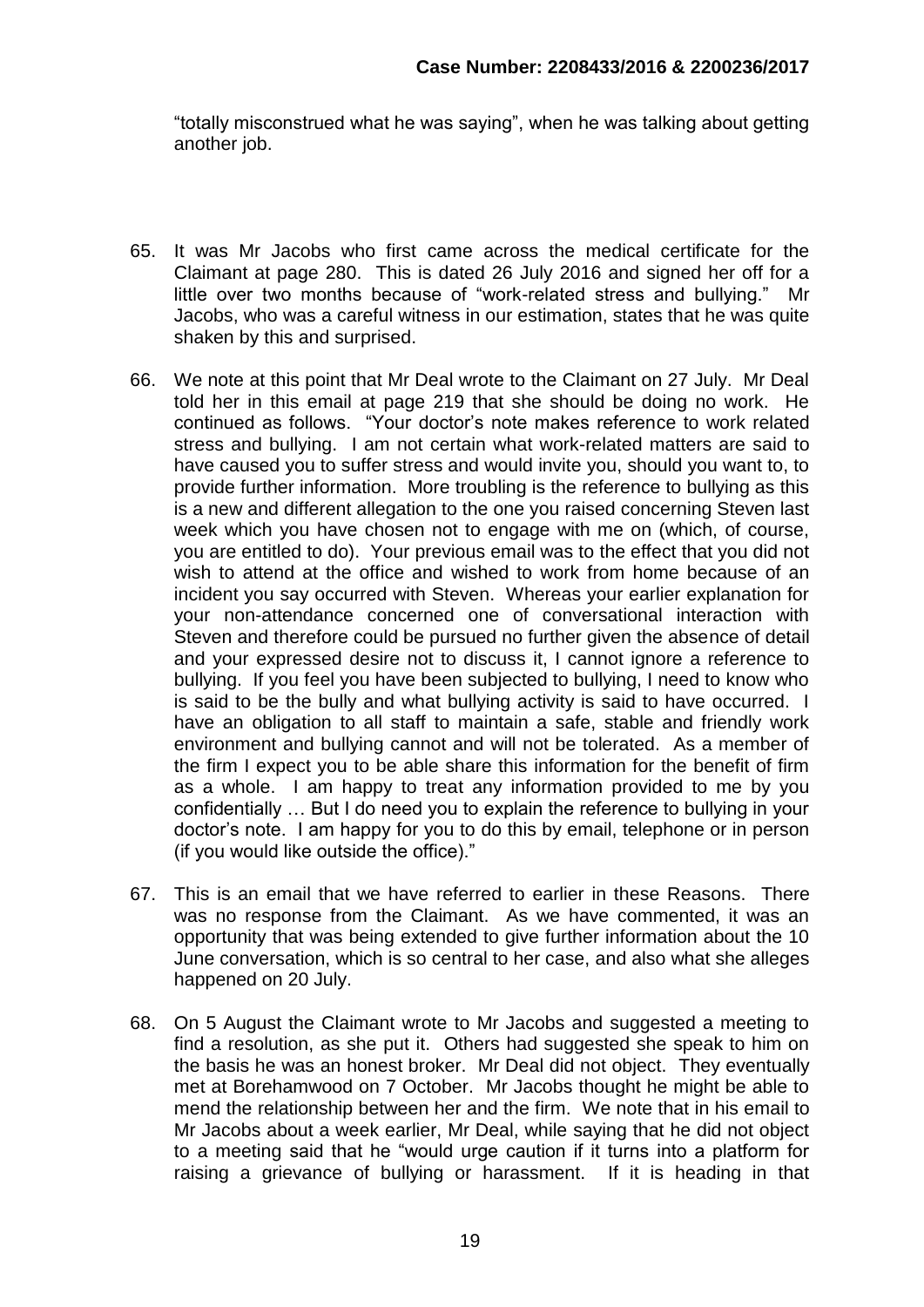direction, I would prefer to deal with allegations in a formal way to avoid risk of misinterpretation or he said; she said. If an allegation of bullying is being made, it will need to be investigated. I remain troubled that this allegation should be hinted at in a doctor's note and for Teresa to remain silent on it despite my request that she provide me with detail." This email is consistent with the evidence that Mr Deal has given to us and confirms some of the findings that we have made above.

- 69. Mr Jacobs's evidence includes the Claimant telling him that she had been 'sold down the river' concerning the client's complaint; and that she felt she was being treated like Aryeh Kramer. The Claimant's evidence is that she told him what amounted to the full story, including the threat of reporting to the SRA, said in express terms said that she thought this was sex discriminatory; and that towards the end of the conversation Mr Jacobs reminded her of Aryeh Kramer, who had been reported to the SRA. On this account, Mr Jacobs said this to her in the knowledge that her alleged threat about being reported to the SRA was believed to be discriminatory.
- 70. This does not strike us as likely, since it suggests improbably reckless behaviour on his part. Moreover, his evidence is more credible. It was during the merger negotiations that he discovered that Mr Kramer had previously been expelled from the partnership and reported to the SRA for dishonesty. There had been a regulatory tribunal hearing and partners gave evidence. He had forgotten all about this and he wondered why the Claimant mentioned him. He had no reason to refer to Mr Kramer. We accept this evidence. There are other factual disputes about this conversation but they do not assist with the victimisation allegation, or assist us further as to whom we believe has given the more accurate account. There is also reliance placed by the Claimant on another comment she says was made, but this cannot support a claim: see below.
- 71. We turn to the evidence concerning the 'reference' that is alleged not to have been provided by the Respondent, as an act of victimisation. On 15 November 2016 a recruitment agency wrote to Mr Jacobs, saying that they were working on behalf of the Claimant and "in order for Teresa to start work we need to ensure that we have completed references on file. Please could we therefore ask you to complete the below and email it to us by return. The reference must be on company headed paper or from your company email address. Please feel free to use your own reference format if you prefer." The agency said a quick response would be appreciated. Mr Jacobs said, the same day, that he would revert to them shortly. The form is headed 'Reference Request' and it asks 7 main questions, the third of which is to explain the extent to which the Respondent was happy with the Claimant's performance. The fourth asked if there are weaknesses or areas for development, the fifth asked whether honesty and integrity can be doubted and the sixth enquired why the Claimant left. In answer to the seventh question, the recipient is at liberty to indicate if they would object to the reply being shown to potential employers. It is worth noting that it had to be sent from the company email address or on headed notepaper, but is also tolerably clear that the reference is not primarily sought for the purpose of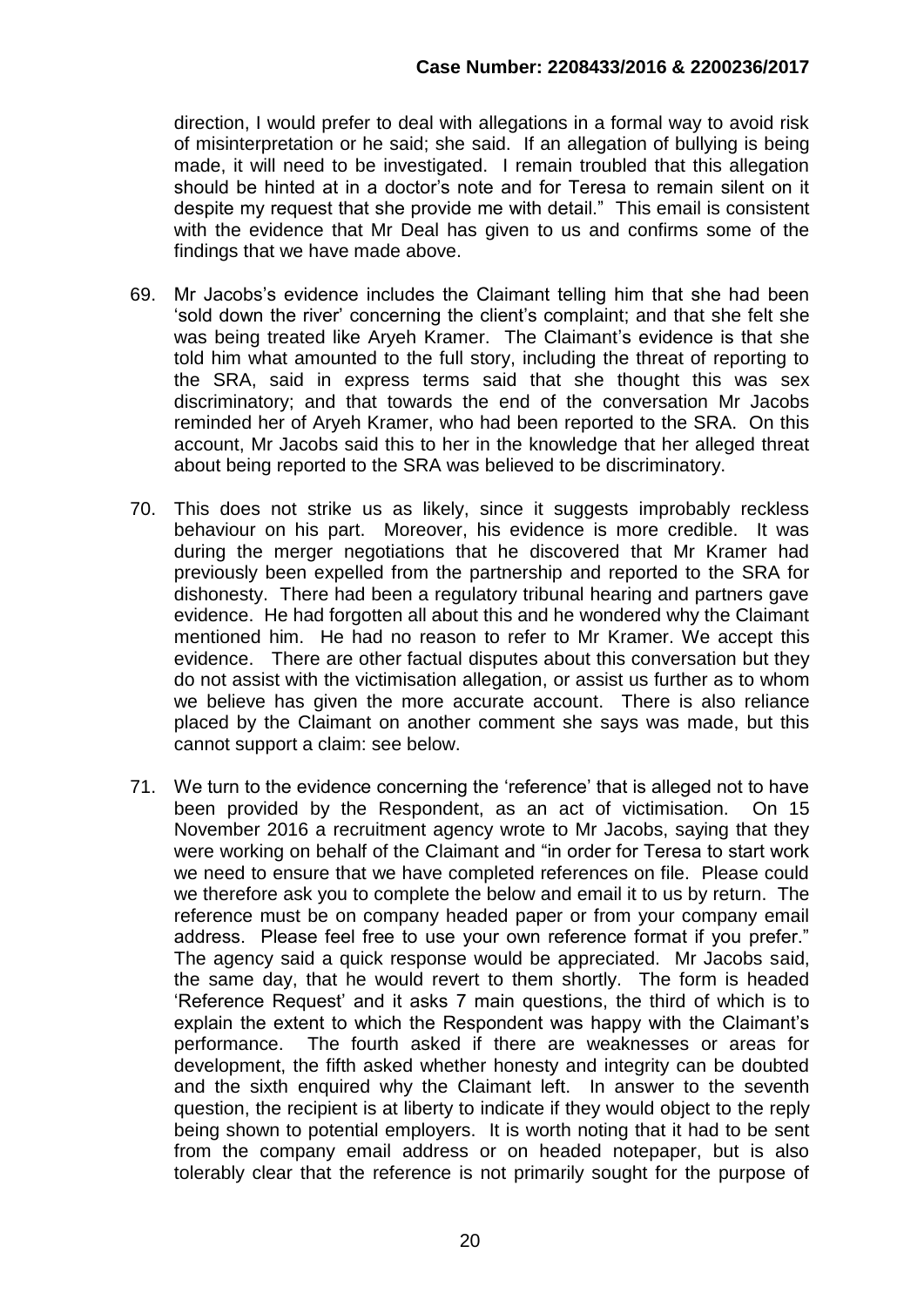being shown to prospective employers. As the opening to the email states, it is the agency that needs to have it "on file" and the firm can stipulate it must not be further disclosed to others.

- 72. On 17 November the Claimant asked Mr Ryan if he would be a referee and he agreed. On the same day the Claimant asked Mr Jacobs if the firm would provide her with a good reference and he told her that Mr Deal would be writing to her shortly. On 16 December the Claimant wrote to Mr Deal and said that she had spoken with Carol who had suggested that she may not receive a reference because of complaints that had been received on a number of files and she surmised that these must have come in after she had left the firm. Mr Deal responded the same day that "we are able to provide a neutral reference with dates of membership and position but it would be difficult to go further given the number of complaints received which were upheld. It would be difficult to frame a reference addressing your attributes without addressing these complaints as it would give a false picture. If I receive a reference request I will of course provide one in standard form." It strikes the tribunal such a reference request is in respect of any later request that a prospective employer may make, rather than the existing request that had been made on 15 November by the agency for the form to be returned for its own files.
- 73. The Claimant told us that she received something in the order of a dozen invitations for interview at firms. Nevertheless, the agency noted, on 18 May 2017, that the form had not been returned and it wrote to Mr Jacobs to chase this up. On 15 June Bowling and Co solicitors wrote to Mr Deal and said that the Claimant had been offered the position of Consultant Solicitor and they asked for a reference that answered 8 specific questions. These included comments on timekeeping and time management skills and it is evident that these were divorced from the questions that the recruitment agency had earlier asked, although there is an overlap in respect of honesty and integrity.
- 74. The Respondent wrote to the Claimant's solicitors the next day and offered either a factual reference or wording "which does not put either party in difficulty. We appreciate your client's need to seek alternative employment and we will therefore consider a draft reference provided by your client …" The response for the Claiamnt, in effect, picked up on this invitation and suggested a form of wording. A factual reference was sent (although no comment was thought appropriate concerning honesty/integrity.)

#### **Submissions**

75. We are grateful to both counsel for their written and oral submissions and we refer to some of them below.

#### The Law

76. Section 13(1) of the Equality Act 2010 provides that a person (A) discriminates against another (B) if, because of a protected characteristic, A treats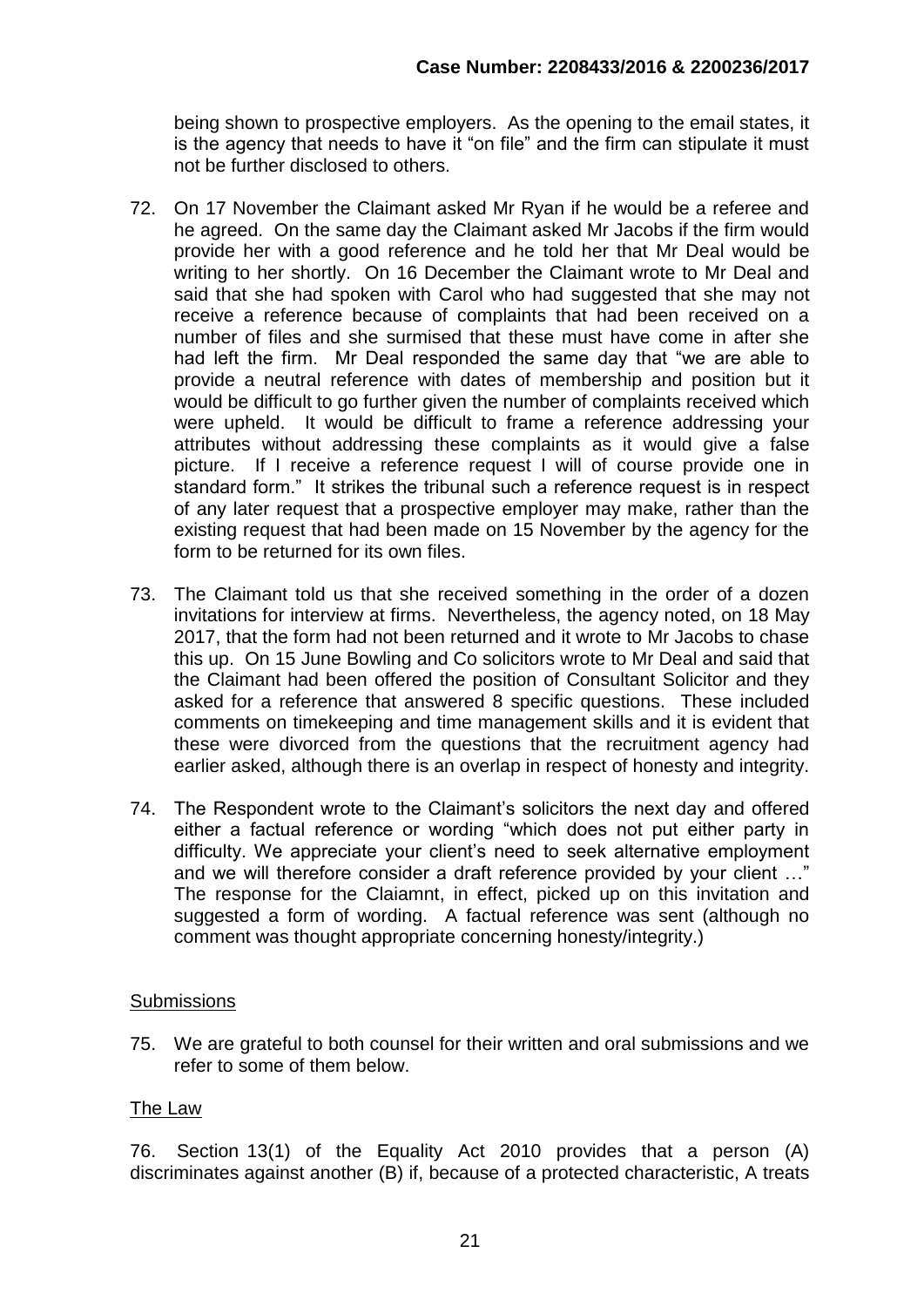B less favourably than A treats or would treat others. Sex is a protected characteristic.

Section 23(1) provides that: "On a comparison of cases for the purposes of section 13 … or 19 there must be no material difference between the circumstances relating to each case."

Section 27 of the 2010 Act in its material part provides that A victimises B if A subjects B to a detriment because  $-$  (a) B does a protected act, or (b) A believes that B has done, or may do, a protected act.

Section 26 provides that "(1) A person ('A') harasses another ('B') if  $-$  (a) A engages in unwanted conduct related to a relevant protected characteristic and (b) the conduct has the purpose or effect of  $-$  (i) violating B's dignity; or (ii) creating an intimidating, hostile, degrading, humiliating or offensive environment for B …

(4) In deciding whether conduct has the effect referred to in subsection (1)(b), each of the following must be taken into account  $-$  (a) the perception of B; (b)n the other circumstances of the case; (c) whether it is reasonable for the conduct to have that effect."

Section136(2) provides that: if there are facts from which the court could decide, in the absence of any other explanation, that a person (A) contravened the provision concerned, the court must hold that the contravention occurred. It is then provided that this subsection does not apply if A shows that A did not contravene the provision. This provision is mirrored in the antecedent legislation and there is no discernible difference in statutory intent.

As to burden of proof, the older law in **Igen Ltd v Wong** [2005] IRLR 258 still applies and the guidance is as follows (all references to sex discrimination apply equally to all the protected characteristics):

" (1) Pursuant to section 63A of the Sex Discrimination Act 1975, it is for the claimant who complains of sex discrimination to prove on the balance of probabilities facts from which the Tribunal could conclude, in the absence of an adequate explanation, that the respondent has committed an act of discrimination against the claimant which is unlawful by virtue of Part II or which by virtue of section 41 or 42 of the SDA is to be treated as having been committed against the claimant. These are referred to below as 'such facts'.

(2) If the claimant does not prove such facts he or she will fail.

(3) It is important to bear in mind in deciding whether the claimant has proved such facts that it is unusual to find direct evidence of sex discrimination. Few employers would be prepared to admit such discrimination, even to themselves. In some cases the discrimination will not be an intention but merely based on the assumption that 'he or she would not have fitted in'.

(4) In deciding whether the Applicant has proved such facts, it is important to remember that the outcome at this stage of the analysis by the Tribunal will therefore usually depend on what inferences it is proper to draw from the primary facts found by the tribunal.

(5) It is important to note the word 'could' in section 63A(2). At this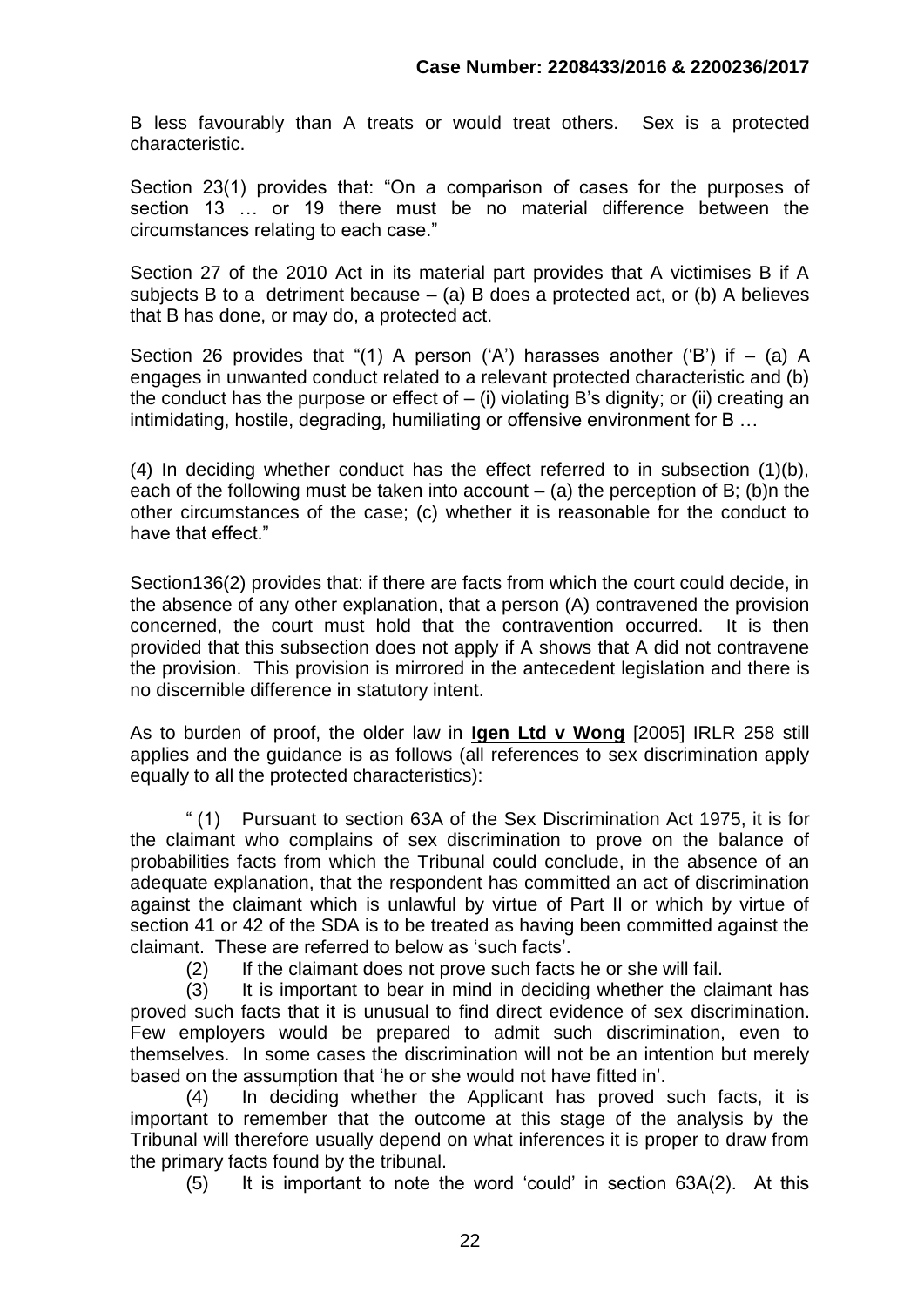stage the Tribunal does not have to reach a definitive determination that such facts would lead it to the conclusion that there was an act of unlawful discrimination. At this stage a Tribunal is looking at the primary facts before it to see what inferences of secondary fact could be drawn from them.

(6) In considering what inferences or conclusions can be drawn from the primary facts, the tribunal must assume that there is no adequate explanation for those facts.

(7) These inferences can include, in appropriate cases, any inferences that it is just and equitable to draw in accordance with section 74(2)(b) of the SDA from an evasive or equivocal reply to a questionnaire or any other questions that fall within section 74(2) of the SDA.

(8) Likewise, the Tribunal must decide whether any provision of any relevant code of practice is relevant and, if so, take it into account in determining such facts pursuant to section 56A(10) SDA.This means that inferences may also be drawn from any failure to comply with any relevant code of practice.

(9) Where the claimant has proved facts from which conclusions could be drawn that the respondent has treated the claimant less favourably on the ground of sex, then the burden of proof moves to the respondent.

(10) It is then for the respondent to prove that he did not commit, or as the case may be, is not to be treated as having committed, that act.

(11) To discharge that burden it is necessary for the respondent to prove, on the balance of probabilities, that the treatment was in no sense whatsoever on the grounds of sex, since 'no discrimination whatsoever' is compatible with the Burden of Proof Directive.

(12) That requires a tribunal to assess not merely whether the respondent has proved an explanation for the facts from which such inferences can be drawn, but further that it is adequate to discharge the burden of proof on the balance of probabilities that sex was not a ground for the treatment in question.

(13) Since the facts necessary to prove an explanation would normally be in the possession of the respondent, a tribunal would normally expect cogent evidence to discharge that burden of proof. In particular, the Tribunal will need to examine carefully explanations for failure to deal with the questionnaire procedure and/or code of practice."

There was further analysis of the burden of proof provisions made by Elias J in **Laing v Manchester City Council** [2006] IRLR 748, as well a reconsideration of burden of proof issues by the Court of Appeal in **Madarassy**. This case has confirmed the Laing analysis. In particular, we refer to paragraphs 56 to 58 and 68 to 79. Paragraph 57, in relation to the first stage analysis, directs us to consider all the evidence. "'Could conclude' … must mean that 'a reasonable tribunal could properly conclude' from all the evidence before it." All the evidence has to be considered in deciding whether there is a sufficient prima facie case to require an explanation.

# **Conclusions**

77. The case largely turns on our factual findings and a number of the conclusions below can be given in fairly short order, since they follow what we have found.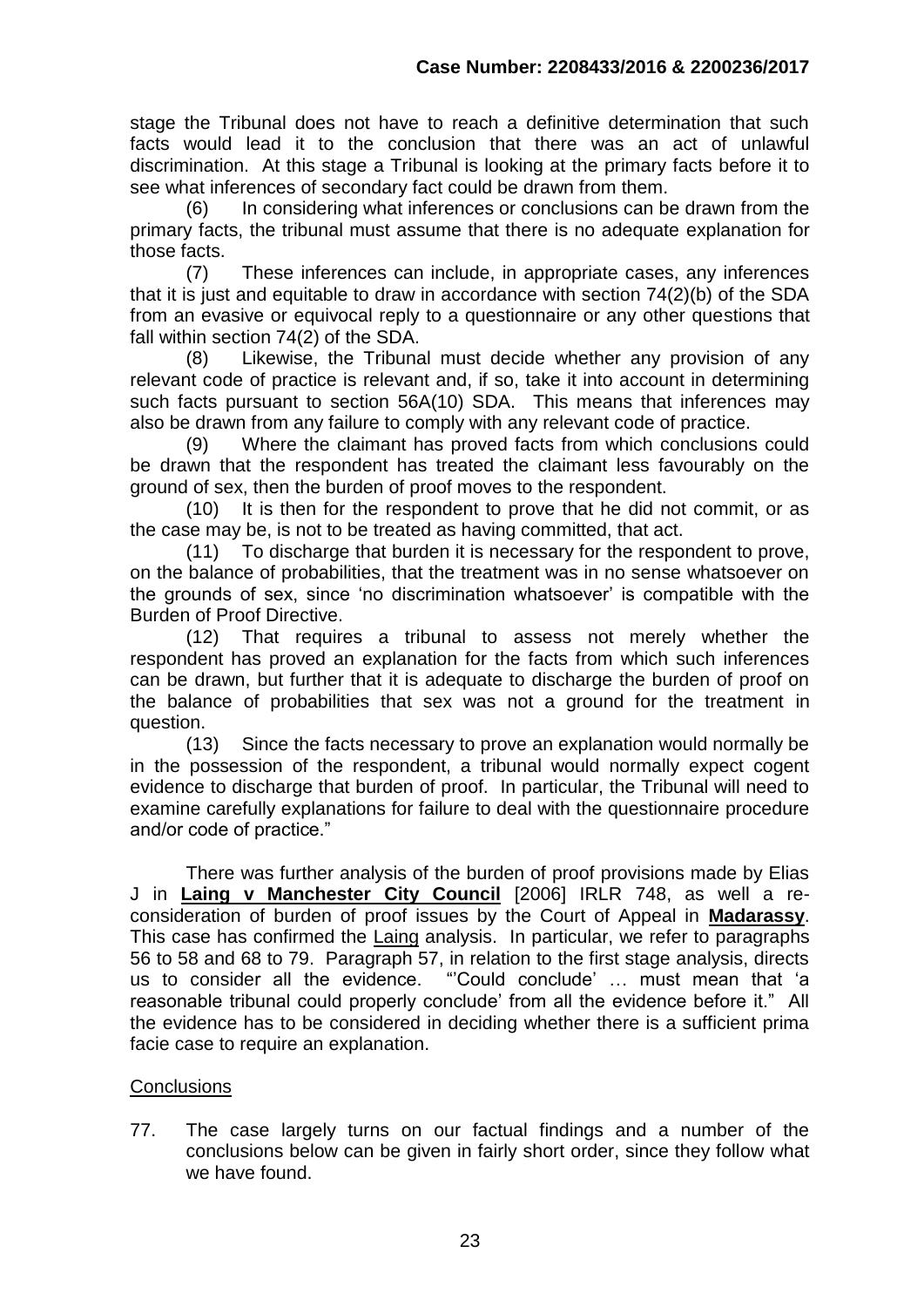- 78. The direct discrimination claim at **3.1** in the list of issues fails. The Claimant has not established the facts required to sustain such a claim.
- 79. The claims that amount to sexual assault at paragraph **3.2 and 3.3** succeed and are acts of harassment. On our findings, they are unwanted conduct, related to gender, which had the effect of creating a degrading environment for the Claimant. Once harassment has been established, there is no need to consider direct discrimination.
- 80. Paragraph **3.4** fails as the Claimant here has not established a necessary factual basis for the claim.
- 81. Paragraph **3.6** (10 June 2016) is a claim that also fails, whether as direct discrimination or as harassment, as the Claimant has failed to establish these facts. This might be regarded as the central allegation in the case and we do no more than refer to our factual findings above.
- 82. Similarly, paragraph **3.7** (16 June 2016) cannot succeed, for the same reasons.
- 83. Paragraph **8.8** claims that all of the conduct set out above was a material cause of the Claimant's resignation. This could, if established, amount to direct discrimination, but the difficulty with this claim is that the principal allegations of fact set out in the foregoing paragraphs in the list of issues have not been established to our satisfaction. This leaves the two acts of harassment by Mr Verma where the Claimant has succeeded, but that was not, we conclude, a material cause of the resignation. Ms Moss notes at paragraph 40 of her submission that she resigned "materially or wholly" because of the 10 June allegations. There is no evidential basis for saying that the two instances of harassment were material to the resignation.
- 84. Paragraph **3.9** (23 June 2016) is a claim that also fails. The words were spoken and the factual dispute raised by Mr Barker is not material. It was his view that balancing work and home life is difficult for women and he accepts he told the Claimant this. This is a long held view of his. The words could not reasonably have the effect of creating a hostile etc environment for the Claimant and this harassment claim must fail.
- 85. Paragraph **3.10** is the alleged 'one bike' comment at the birthday event on 20 July 2016. This claim fails as we are not satisfied that the comment was made. Further, if any similar comment was made, the context of the conversation appears to have been the recruitment of the Claimant by Mr Ryan and it is notable that there is no obvious link between that topic of conversation between solicitors and the smutty or demeaning remark about the Claimant's sexual history that Mr Barker is alleged to have made. Whatever was said by him, we conclude that it was not reasonable for it to have had the prohibited effect for the purposes of section 26. It is, of course, not only possible, but we think likely, that she misheard the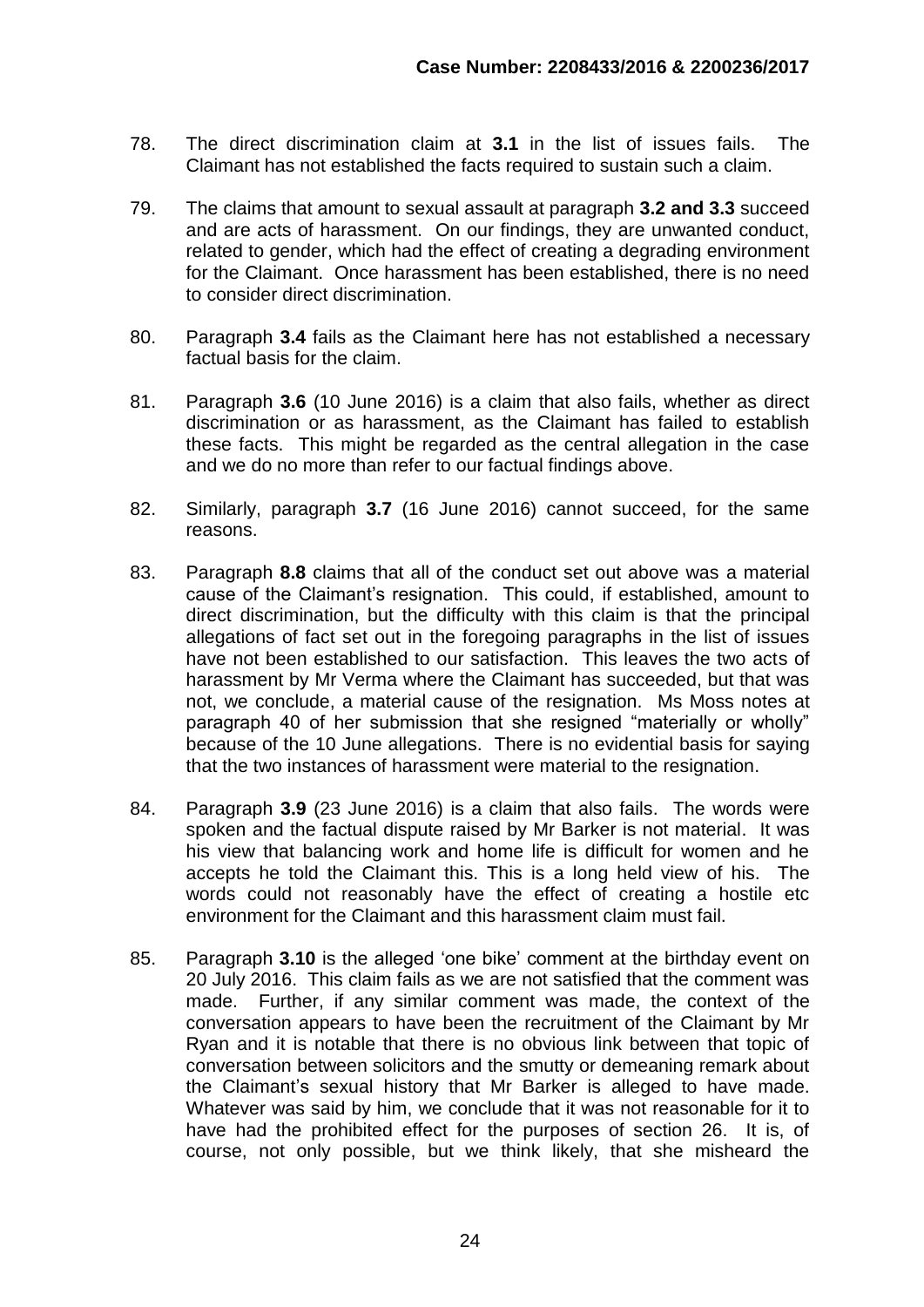comment and that it understandably caused her distress, given what she believed she had heard him say.

- 86. Paragraph **4** of the list of issues relates back to the 10 June conversation, as alleged by the Claimant, and is wholly based upon the Claimant's account of that conversation. For the reasons we have given this claim must fail.
- 87. The claim at paragraph **5** arises under sections 13 and 45 the 2010 Act. This also depends upon the Claimant establishing her version and, therefore, cannot succeed the light of our findings.
- 88. Turning to paragraph **9**, the claim of victimisation, we will first refer to the alleged detriments. They are **11.1**, Mr Jacobs as saying that the firm did not want fight with her and she would not want fight with the firm; and **11.2** the reference to Mr Kramer, which is alleged to be a threat. The first cannot be a detriment, by reference to the Claimant's own witness statement, where she says "I took this to mean that a legal battle was not in either party's interests." As to the second, we have not upheld the Claimant's account and the claim therefore fails.
- 89. The final claim is that "the neutral reference was not given" to the agency, to use Ms Moss's words. However, that is a slight gloss on the facts, as what was required was that the form be sent back. A neutral reference might be provided in lieu of that. At that stage no reference request had been made by any prospective employer. As Ms Moss notes, when such a request was later received, a neutral reference was promptly issued. She submits that the most likely explanation is that Mr Deal in November was angry that the Claimant had alleged or would allege that the firm and Mr Barker had discriminated against her. This is pure supposition and it is not an inference we would draw from the primary facts. There is no connective evidence anywhere that links the correspondence about the form or a reference with potential claims of discrimination, or with Mr Deal's alleged anger. It greatly contrasts with what was done a few months later. It is a considerable jump to conclude that the failure to deal with the agency's correspondence was a tortious act of victimisation and it is not warranted on the evidence.
- 90. This leaves the issue of whether the acts said to be protected acts qualify for that categorisation. The ET1 form is a protected act and the suggestion of bad faith is untenable. The alleged rebuke of Mr Barker on 20 July at the party falls outside the statutory definition. The text saying she could not come in because of a disparaging remark also fails to qualify. The conversation with Mr Jacobs on 7 October, for this exercise, requires us to determine whether the Claimant's account is correct. We are doubtful that it is. However, we do not want to detract from our main conclusion. Even if each of these were a protected act, that a reference, neutral or otherwise, was denied because she had said any of these things is unsustainable. There is no proper basis for drawing that inference.